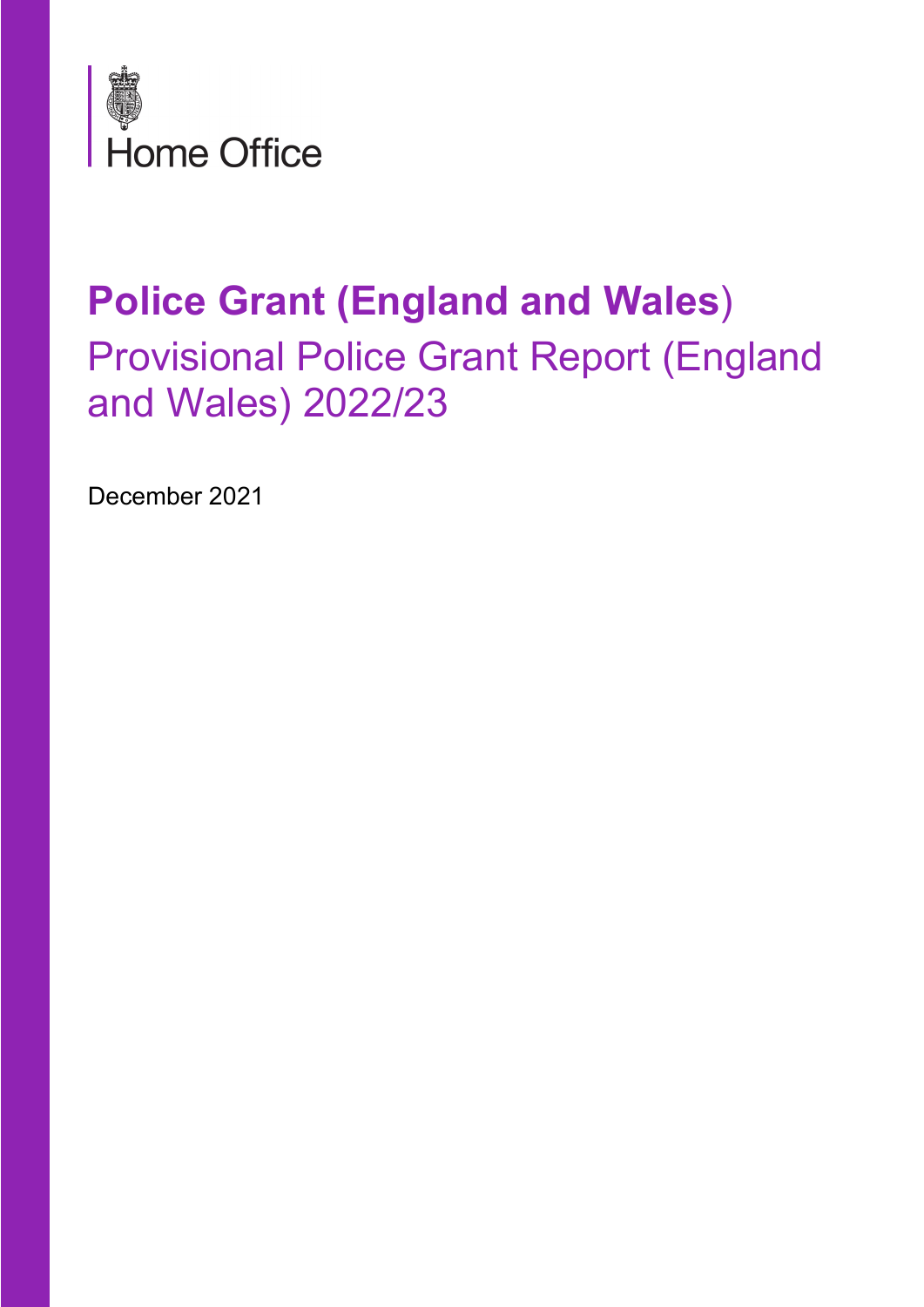### **Contents**

| 1. Introduction                                                         | 3               |
|-------------------------------------------------------------------------|-----------------|
| 2. Aggregate amount of grants                                           | $5\overline{)}$ |
| 3. Allocation of aggregate amount of grants                             | 6               |
| 4. Considerations taken into account                                    | 8               |
| 5. Conclusion                                                           | 12 <sup>°</sup> |
| Appendix A Formula applied by the Home Secretary in 2013/14             | 13              |
| Appendix B Definition of indicators used to calculate Police Main Grant | 16              |
| Appendix C Scaling factor                                               | 21              |
| Appendix D Area Cost Adjustment factors                                 | 22              |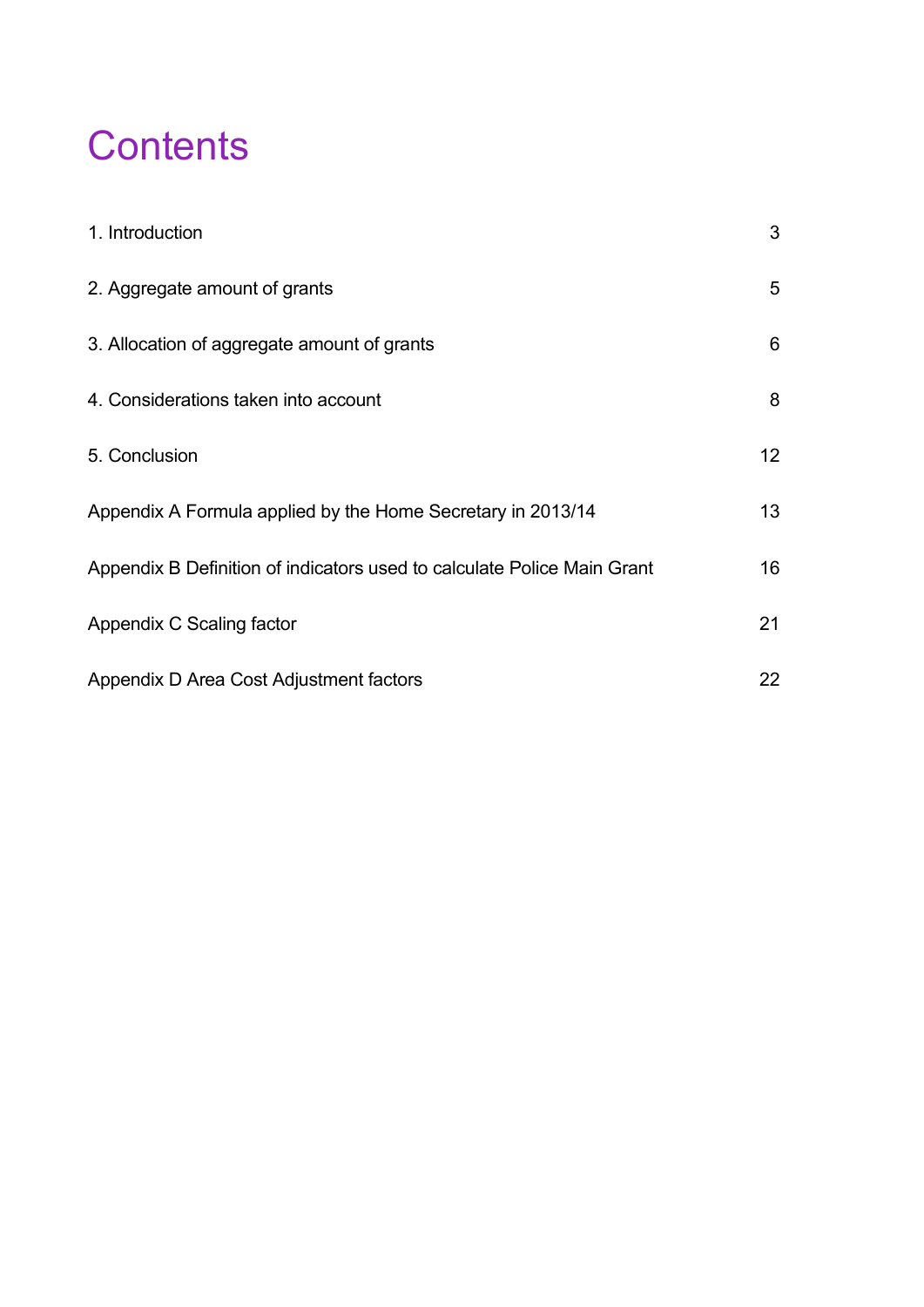# 1. Introduction

- 1.1 This Report is prepared by the Secretary of State for the Home Department (the Home Secretary) under section 46(3) of the Police Act 1996 (the 1996 Act).
- 1.2 This Report sets out the Home Secretary's determination for 2022/23, made under section 46(2) of the 1996 Act, of the aggregate amount of grants for police purposes that she proposes to pay under section 46, and the amount of grant she proposes to pay each local policing body<sup>1</sup> under the same section. The aggregate amount of grants for police purposes comprises the Home Office Police Core Settlement, Department for Communities and Local Government (DCLG) [now Department for Levelling Up, Housing and Communities (DLUHC)] Formula Funding, Legacy Council Tax Grants, National and International Capital City Grants, Welsh Top-Up Grant and Precept Grant. This determination has been approved by the Treasury as required by section 46(2) of the 1996 Act.
- 1.3 The Report also states the considerations which the Home Secretary took into account in making her determination.
- 1.4 In determining the allocation among local policing bodies of the whole or any part of the aggregate amount of grants for police purposes, the Home Secretary may, under section 46(4) of the 1996 Act, exercise her discretion in applying such formulae or other rules as she considers appropriate.
- 1.5 The Home Secretary has decided to continue to apply damping in a way that ensures every local policing body receives the same percentage increase in the totality of formula funding. Therefore, the allocations of Police Main Grant and DCLG Formula Funding that were provided to local policing bodies in 2021/22 have been increased in line with the total overall increase of these grant streams in 2022/23. Funding allocations for both financial years are based on the Police Allocation Formula distribution from 2013/14. This Report sets out information on the formula that was applied to the Police Main Grant element of the Police Core Settlement in 2013/14 as well as referencing separate documentation which sets out the method used to allocate 2013/14 DCLG Formula Funding.

<sup>1</sup> Police and Crime Commissioners, the Greater Manchester and West Yorkshire Mayors with PCC functions, the Mayor's Office for Policing and Crime and the Common Council of the City of London (which retains its role in providing governance of the City of London Police) are referred to collectively as "local policing bodies", and that term is used in this Report – see section 101(1) of the Police Act 1996.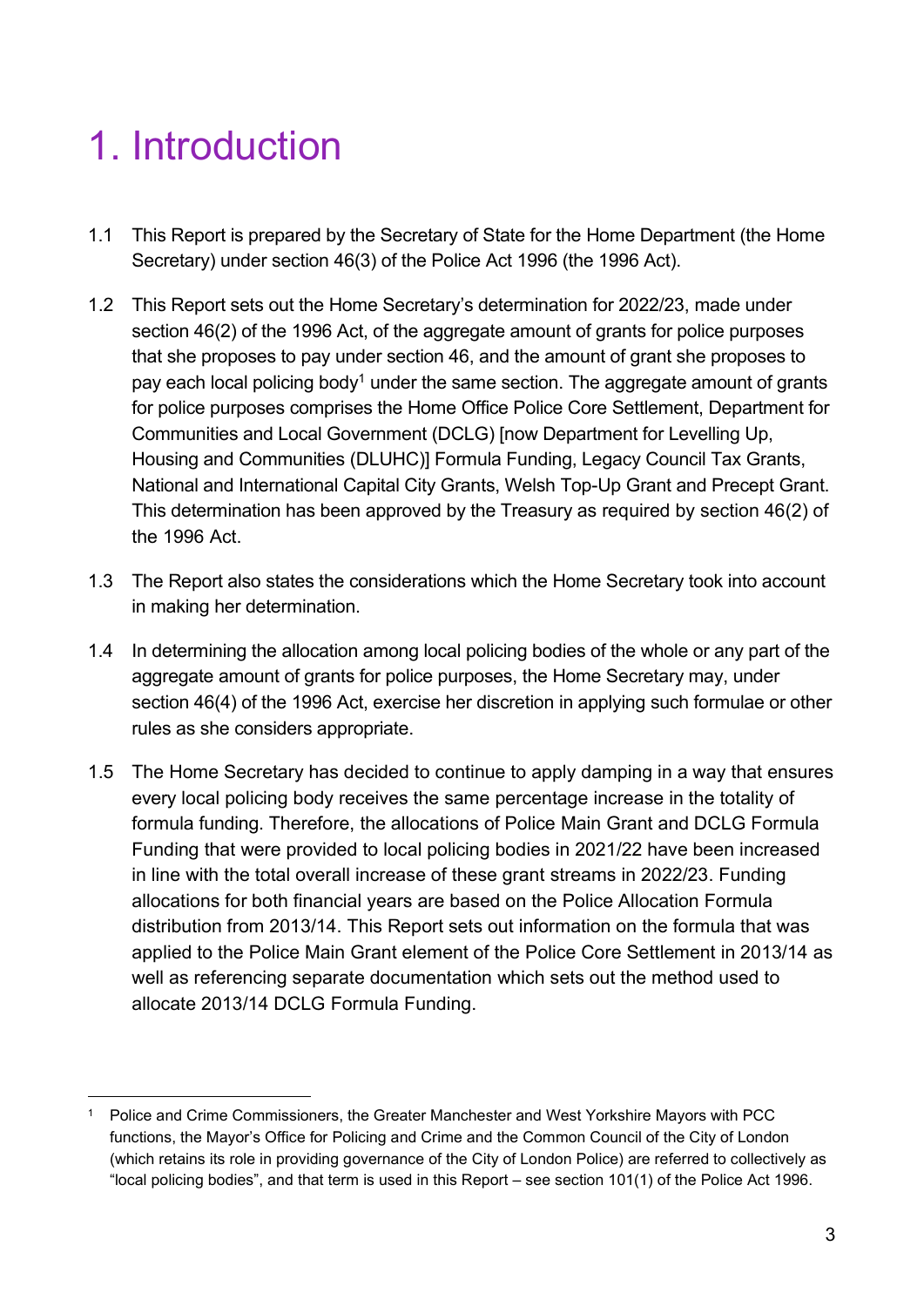- 1.6 As in each year since 2013/14, DCLG Formula Funding will be paid to local policing bodies by the Home Secretary under section 46 of the Police Act 1996. It is therefore included in this Report. This is as a result of the Government's decision that local policing bodies should be funded from outside the business rates retention scheme.
- 1.7 Council Tax Freeze Grant funding relating to the 2011/12, 2013/14, 2014/15 and 2015/16 schemes and Local Council Tax Support (LCTS) funding previously paid to local policing bodies in England by the Secretary of State for Communities and Local Government under section 31 of the Local Government Act 2003, will in 2022/23 also be paid to local policing bodies by the Home Secretary under section 46 of the Police Act 1996. It is therefore included in this Report. This is a result of the Government's ambition to simplify police funding arrangements.
- 1.8 This Report does not set out the totality of central Government funding to local policing bodies in England and Wales. It does not cover the police grant for the safeguarding of national security made under section 48(1) of the 1996 Act. Neither does it cover grants paid to local policing bodies in Wales by the Welsh Government. This report also does not cover pensions grant funding paid to local policing bodies under section 31 of the Local Government Act 2003 by the Home Office. The Common Council of the City of London (on behalf of the City of London Police) and the Greater London Authority (on behalf of the Mayor's Office for Policing and Crime) also have access to Council Tax Freeze Grant funding through the DLUHC Local Government Finance Settlement. This Report does not cover this funding. In addition, pursuant to section 169 of the Criminal Justice and Public Order Act 1994, the Home Secretary hereby determines that £135,000,000 of grant funding will be made available to local policing bodies to support the recruitment of 8,000 additional police officers by the end of the 2022/23 financial year. The funding allocations for this £135,000,000 are based on the Police Allocation Formula distribution from 2013/14. The Home Secretary has determined that this funding will be made subject to the following conditions: funding will only be released as local policing bodies deliver against their published recruitment targets for 2022/23; and the funding must be spent on specified qualifying costs, which will be agreed between local policing bodies and the Home Office.
- 1.9 This Report also does not set out the totality of police funding. Local policing bodies raise a substantial proportion of their funding locally through Council Tax Precept. In addition, the Home Office reallocates funding for national policing priorities. The accompanying Written Ministerial Statement sets out the Government's plans for the other elements of police funding.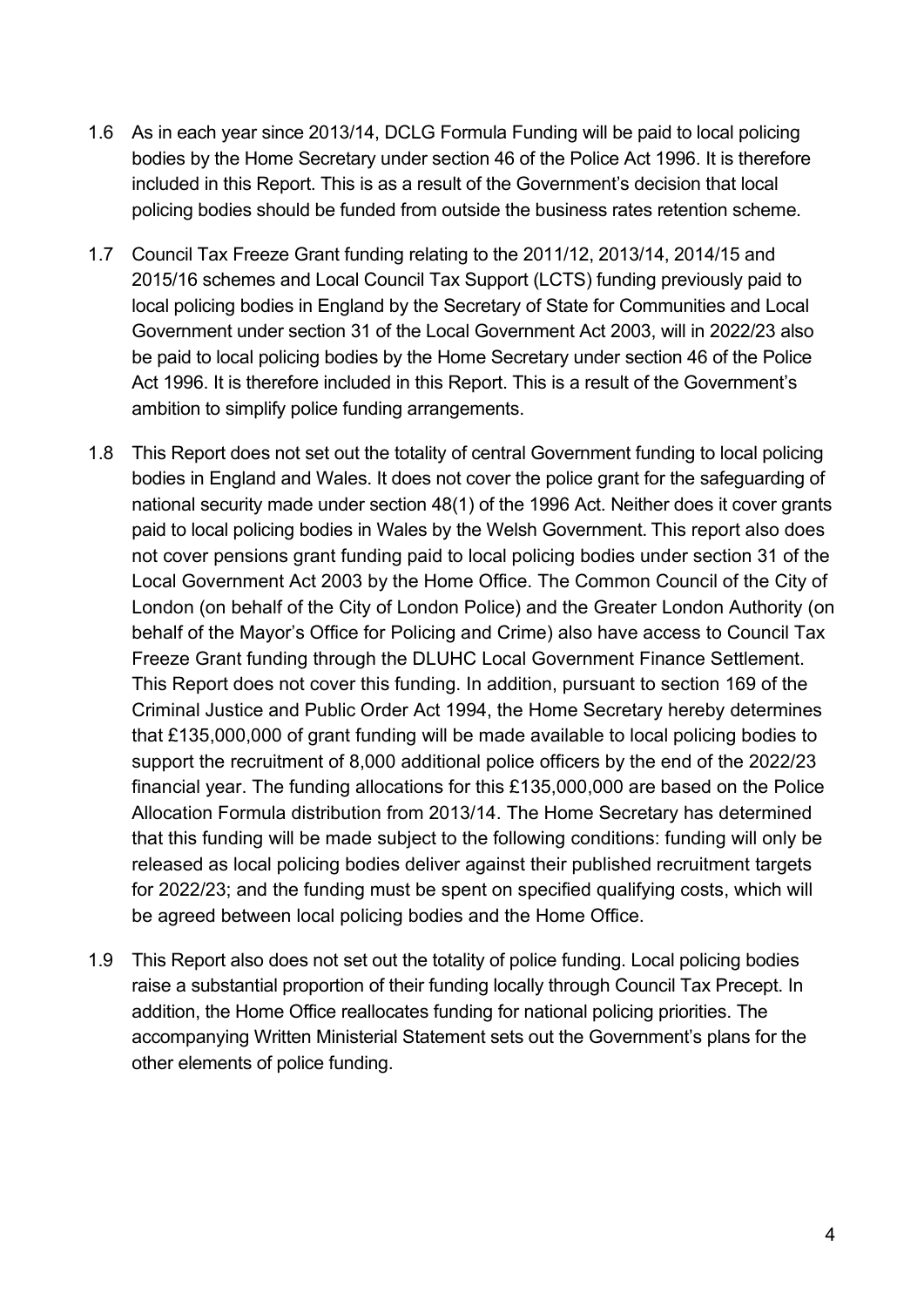# 2. Aggregate amount of grants

2.1 Pursuant to section 46(2) (a) of the 1996 Act, the Home Secretary hereby determines that the aggregate amount of grants for police purposes to be made under section 46 is £9,192,959,522 (comprising £5,056,977,899 in Home Office Police Core Settlement, £507,388,388 in Legacy Council Tax Grants, £190,173,525 in National and International Capital City Grants, £62,919,379 in Welsh Top-Up Grant, £5,321,401 in Precept Grant and £3,370,178,930 in DCLG Formula Funding).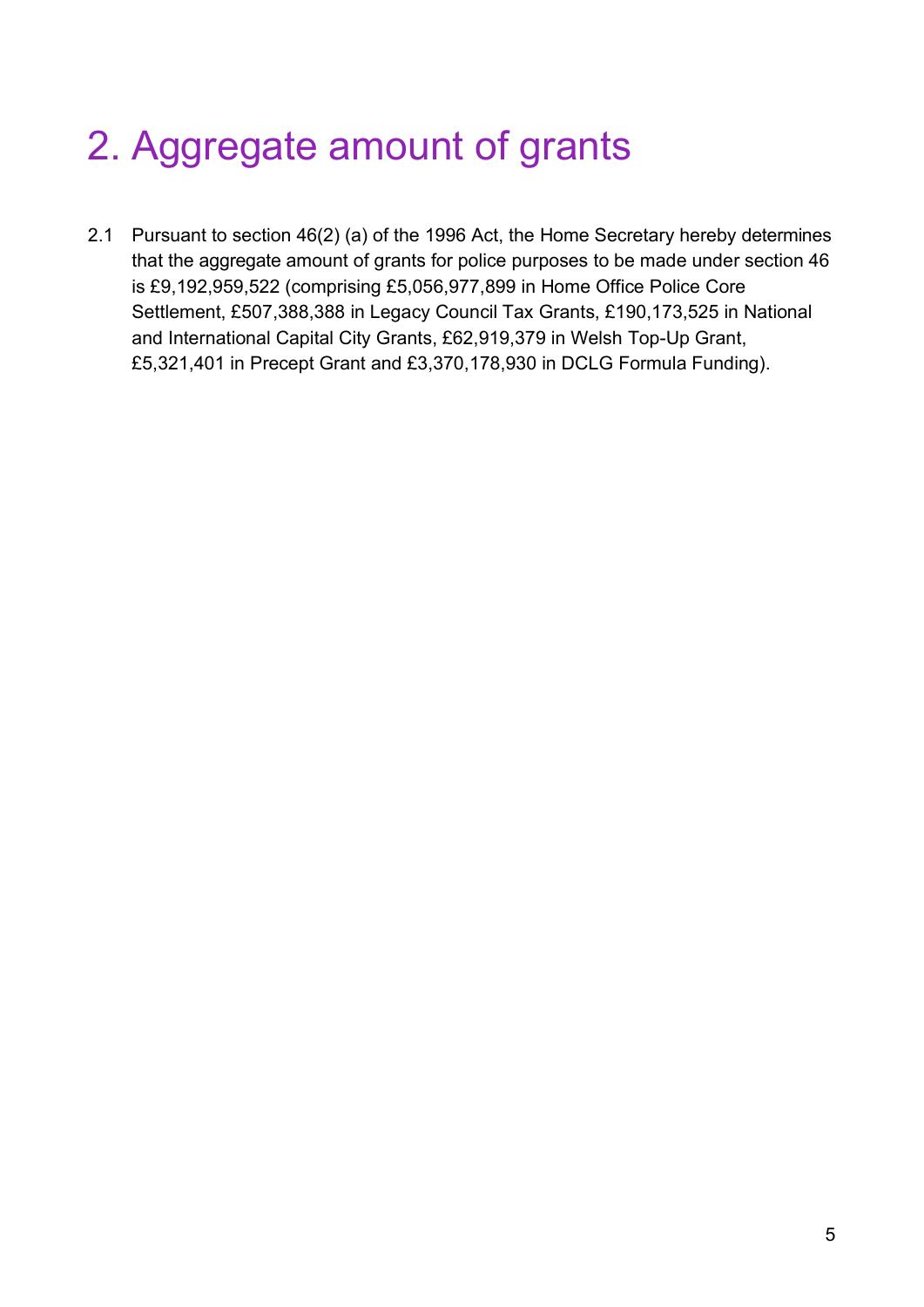### 3. Allocation of aggregate amount of grants

3.1 Pursuant to section 46(2) (b) of the 1996 Act, the Home Secretary hereby determines that subject to footnotes 4 to 10 below, the aggregate amount of grants for police purposes to be paid to each local policing body in 2022/23<sup>2</sup> is the amount shown against its name in column (f) of the table below.

|                               |   | $(a)^{3,4}$                                         | (b) <sup>5</sup>                                          | (c)                | $(d)^6$ |                                                                     | $(e)^7$                                                               |              | (f)                                   |             |
|-------------------------------|---|-----------------------------------------------------|-----------------------------------------------------------|--------------------|---------|---------------------------------------------------------------------|-----------------------------------------------------------------------|--------------|---------------------------------------|-------------|
| <b>Police Force</b>           |   | <b>Allocation of</b><br><b>Police Main</b><br>Grant | <b>Allocation</b><br>under<br><b>Additional</b><br>Rule 1 | Total $(a) + (b)$  |         | <b>Allocation of</b><br><b>Ex-DCLG</b><br>Formula<br><b>Funding</b> | <b>Allocation of</b><br>Legacy<br><b>Council Tax</b><br><b>Grants</b> |              | <b>Overall Total</b><br>$(c)+(d)+(e)$ |             |
| Avon & Somerset               | £ | 129,059,303                                         | £                                                         | £<br>129,059,303   | £       | 67,642,309                                                          | £                                                                     | 14,708,861   | £                                     | 211,410,473 |
| <b>Bedfordshire</b>           | £ | 49,231,615                                          | £                                                         | £<br>49,231,615    | £       | 27,966,298                                                          | £                                                                     | 4,637,335    | £                                     | 81,835,248  |
| Cambridgeshire                | £ | 59,416,255                                          | £                                                         | 59,416,255<br>£    | £       | 29,182,075                                                          | £                                                                     | 6,524,727    | £                                     | 95,123,057  |
| Cheshire                      | £ | 75,286,678                                          | £                                                         | 75,286,678<br>£    | £       | 53,851,109                                                          | £                                                                     | 8,256,300    | £                                     | 137,394,087 |
| City of London <sup>8,9</sup> | £ | 21,493,338                                          | £                                                         | £<br>21,493,338    | £       | 40,763,481                                                          | £                                                                     | 79,505       | £                                     | 62,336,324  |
| Cleveland                     | £ | 56,393,673                                          | £                                                         | £<br>56,393,673    | £       | 46,426,797                                                          | £                                                                     | 7,668,210    | £                                     | 110,488,681 |
| Cumbria                       | £ | 35,373,386                                          | £                                                         | £<br>35,373,386    | £       | 37,230,271                                                          | £                                                                     | 4,849,759    | £                                     | 77,453,415  |
| Derbyshire                    | £ | 76,006,930                                          | £                                                         | £<br>76,006,930    | £       | 45,246,010                                                          | £                                                                     | 8,699,994    | £                                     | 129,952,934 |
| Devon & Cornwall              | £ | 126,165,638                                         | £<br>$\overline{\phantom{0}}$                             | 126, 165, 638<br>£ | £       | 75,743,988                                                          | £                                                                     | 15,461,371   | £                                     | 217,370,997 |
| Dorset                        | £ | 50,129,547                                          | £<br>$\blacksquare$                                       | £<br>50,129,547    | £       | 20,651,962                                                          | £                                                                     | 7,918,574    | £                                     | 78,700,083  |
| Durham                        | £ | 52,274,253                                          | £                                                         | £<br>52,274,253    | £       | 44,555,137                                                          | £                                                                     | 6,110,124    | £                                     | 102,939,514 |
| Dyfed-Powys <sup>10</sup>     | £ | 34,312,075                                          | £                                                         | £<br>34,312,075    | £       |                                                                     | £                                                                     |              | £                                     | 34,312,075  |
| <b>Essex</b>                  | £ | 126,536,828                                         | £                                                         | 126,536,828<br>£   | £       | 66,986,933                                                          | £                                                                     | 13, 125, 335 | £                                     | 206,649,096 |
| Gloucestershire               | £ | 41,815,111                                          | £<br>۰                                                    | 41,815,111<br>£    | £       | 23,409,512                                                          | £                                                                     | 6,082,168    | £                                     | 71,306,791  |

#### Table 1 - Allocation of Police Core Settlement grants

2 Under section 46(2) of the 1996 Act any determination may be varied by further determinations under that subsection.

- $3$  Under section 46(2) of the 1996 Act any determination may be varied by further determinations under that subsection.
- <sup>4</sup> The basis for this allocation is set out under sections 4.2 and 4.8 below.
- 5 This is an amount calculated under section 4.5 below.
- 6 This is an amount calculated under section 4.7 below.
- $7$  The basis for this allocation is set out under section 4.9 below.
- 8 See section 4.3 below for an explanation of the additional National and International Capital City Grant paid to the Greater London Authority, on behalf of the Mayor's Office for Policing and Crime, and the Common Council of the City of London, on behalf of the City of London Police.
- <sup>9</sup> See section 4.4 below for an explanation of the additional Precept Grant paid to the Common Council of the City of London, on behalf of the City of London Police.
- <sup>10</sup> See section 4.6 below for an explanation of the additional Welsh Top-Up Grant paid to Gwent, Dyfed-Powys, and North Wales.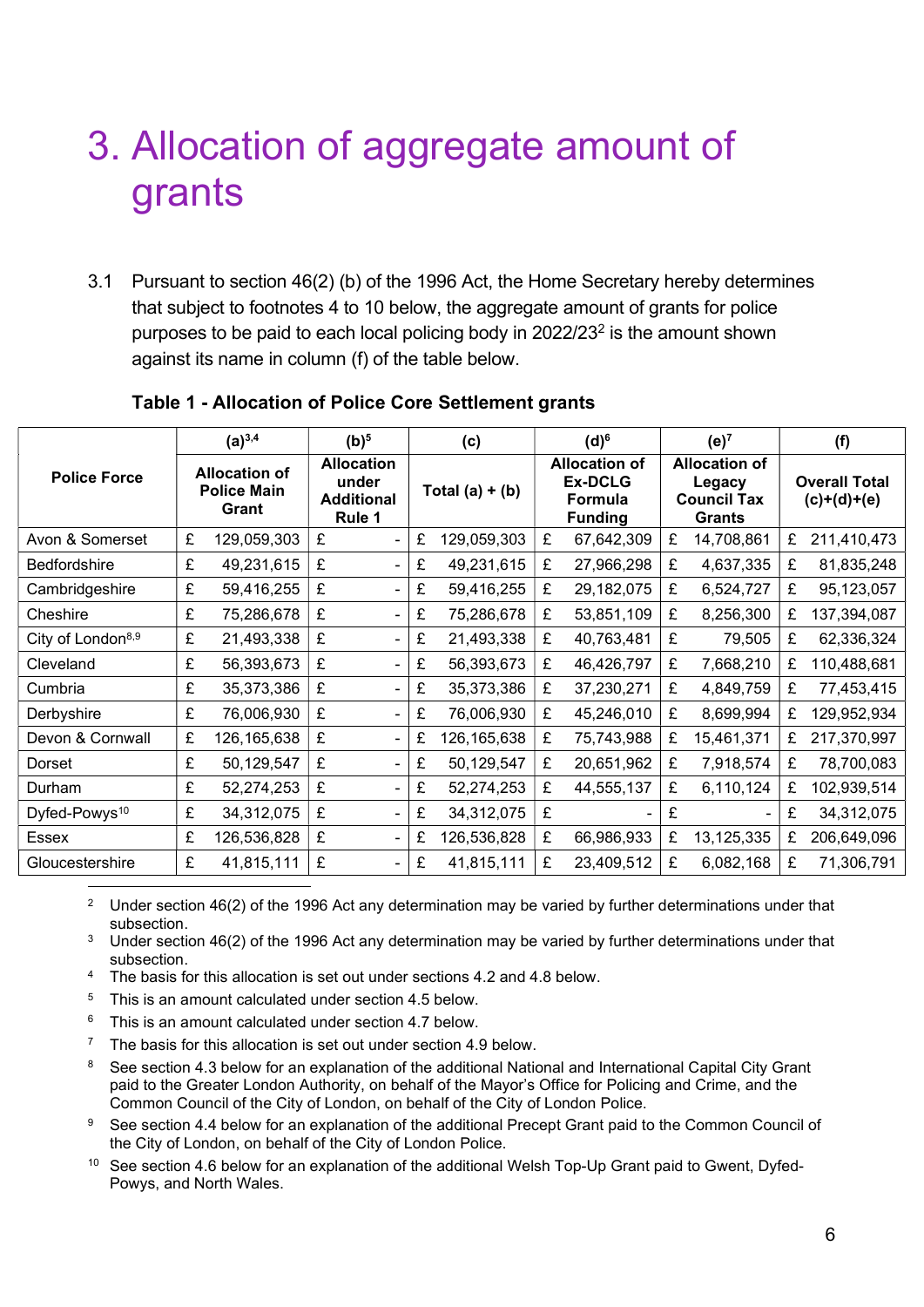| <b>Greater Manchester</b>        | £<br>278,791,176   | £ | £<br>278,791,176 | £<br>218,439,371 | £<br>25,713,688 | £<br>522,944,234   |
|----------------------------------|--------------------|---|------------------|------------------|-----------------|--------------------|
| Gwent <sup>10</sup>              | £<br>51,478,559    | £ | £<br>51,478,559  | £                | £               | £<br>51,478,559    |
| Hampshire                        | £<br>147,475,713   | £ | £<br>147,475,713 | £<br>75,573,219  | £<br>12,944,122 | £<br>235,993,054   |
| Hertfordshire                    | £<br>88,036,280    | £ | £<br>88,036,280  | £<br>43,504,983  | £<br>10,228,363 | £<br>141,769,626   |
| Humberside                       | £<br>82,590,241    | £ | £<br>82,590,241  | £<br>55,981,092  | £<br>10,040,945 | £<br>148,612,278   |
| Kent                             | £<br>130,558,858   | £ | £<br>130,558,858 | £<br>79,943,873  | £<br>13,297,595 | £<br>223,800,326   |
| Lancashire                       | £<br>122,632,146   | £ | £<br>122,632,146 | £<br>95,308,290  | £<br>12,826,739 | £<br>230,767,175   |
| Leicestershire                   | £<br>79,768,566    | £ | £<br>79,768,566  | £<br>47,570,114  | £<br>8,930,921  | £<br>136,269,602   |
| Lincolnshire                     | £<br>46,999,375    | £ | £<br>46,999,375  | £<br>24,329,783  | £<br>6,833,553  | £<br>78,162,711    |
| Merseyside                       | £<br>150,464,219   | £ | £<br>150,464,219 | £<br>136,108,404 | £<br>15,640,992 | £<br>302,213,615   |
| Metropolitan Police <sup>8</sup> | £<br>1,068,666,629 | £ | £1,068,666,629   | £<br>903,838,168 | £ 119,675,912   | £2,092,180,709     |
| Norfolk                          | £<br>61,806,068    | £ | £<br>61,806,068  | £<br>34,491,510  | £<br>9,304,523  | £<br>105,602,101   |
| North Wales <sup>10</sup>        | £<br>49,690,051    | £ | £<br>49,690,051  | £                | £               | £<br>49,690,051    |
| North Yorkshire                  | £<br>50,999,924    | £ | £<br>50,999,924  | £<br>32,475,768  | £<br>7,897,884  | £<br>91,373,577    |
| Northamptonshire                 | £<br>52,646,568    | £ | £<br>52,646,568  | £<br>28,973,083  | £<br>6,644,453  | £<br>88,264,104    |
| Northumbria                      | £<br>135,645,335   | £ | £<br>135,645,335 | £<br>129,581,140 | £<br>8,167,709  | £<br>273,394,184   |
| Nottinghamshire                  | £<br>95,707,294    | £ | £<br>95,707,294  | £<br>57,752,509  | £<br>9,726,194  | £<br>163, 185, 997 |
| South Wales                      | £<br>119,772,640   | £ | £<br>119,772,640 | £                | £               | £<br>119,772,640   |
| South Yorkshire                  | £<br>123,718,084   | £ | £<br>123,718,084 | £<br>93,248,286  | £<br>10,860,180 | £<br>227,826,550   |
| Staffordshire                    | £<br>81,500,713    | £ | £<br>81,500,713  | £<br>47,908,841  | £<br>11,964,555 | £<br>141,374,109   |
| Suffolk                          | £<br>50,147,874    | £ | £<br>50,147,874  | £<br>27,401,286  | £<br>6,785,775  | £<br>84,334,935    |
| Surrey                           | £<br>76,588,714    | £ | £<br>76,588,714  | £<br>34,896,862  | £<br>9,219,330  | £<br>120,704,906   |
| <b>Sussex</b>                    | £<br>120,044,791   | £ | £<br>120,044,791 | £<br>64,556,602  | £<br>13,201,621 | £<br>197,803,014   |
| <b>Thames Valley</b>             | £<br>173,429,932   | £ | £<br>173,429,932 | £<br>88,432,450  | £<br>15,278,329 | £<br>277,140,711   |
| Warwickshire                     | £<br>38,220,256    | £ | £<br>38,220,256  | £<br>20,880,144  | £<br>5,154,144  | £<br>64,254,544    |
| <b>West Mercia</b>               | £<br>81,292,393    | £ | £<br>81,292,393  | £<br>52,115,028  | £<br>11,975,126 | £<br>145,382,547   |
| <b>West Midlands</b>             | £<br>308,325,066   | £ | £<br>308,325,066 | £<br>216,818,264 | £<br>19,025,734 | £<br>544,169,063   |
| <b>West Yorkshire</b>            | £<br>210,833,479   | £ | £<br>210,833,479 | £<br>155,617,409 | £<br>16,692,905 | £<br>383, 143, 793 |
| Wiltshire                        | £<br>45,652,326    | £ | £<br>45,652,326  | £<br>24,776,568  | £<br>5,234,833  | £<br>75,663,727    |
| <b>Total</b>                     | £ 5,056,977,899    | £ | £5,056,977,899   | £3,370,178,930   | £ 507,388,388   | £8,934,545,217     |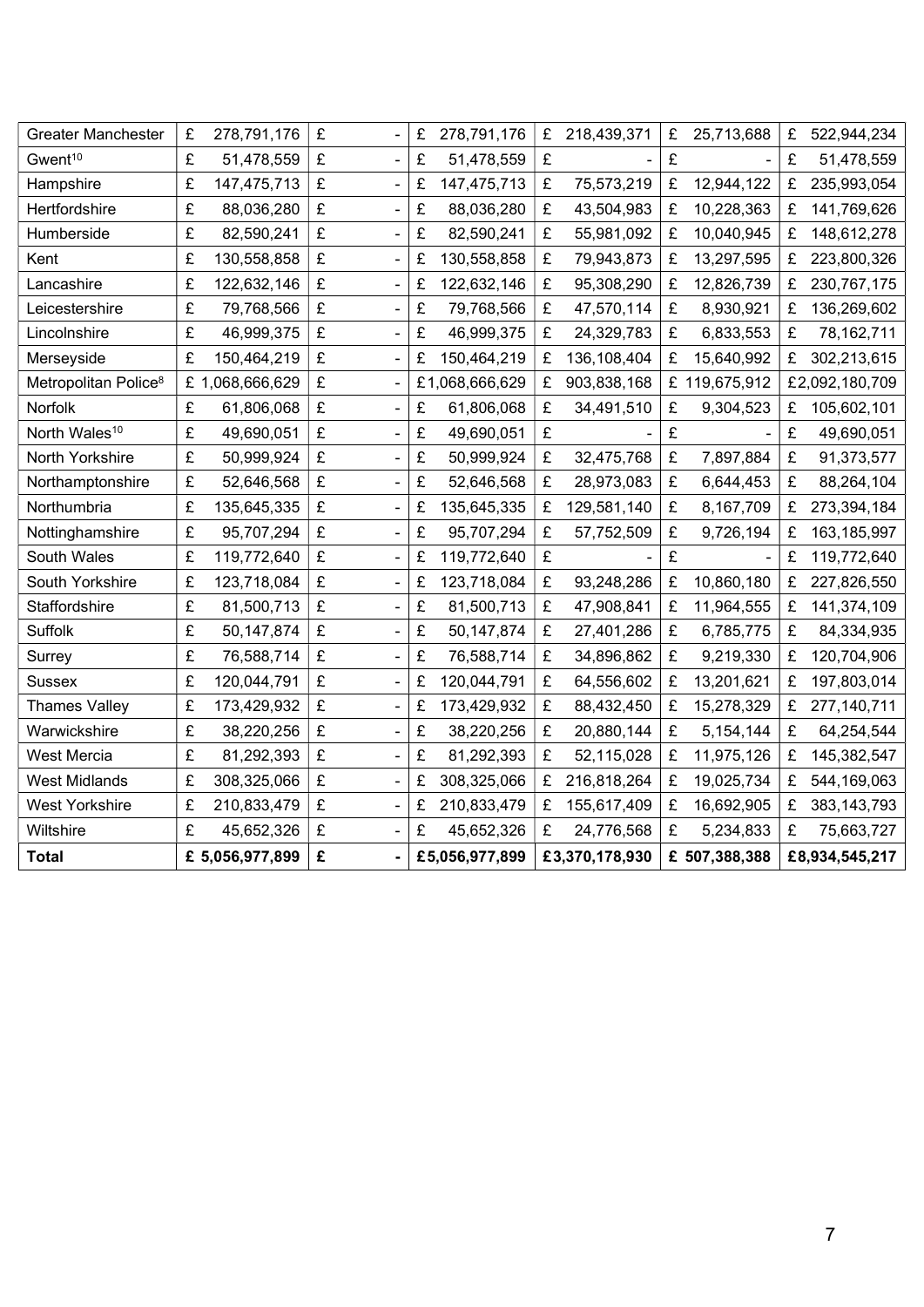## 4. Considerations taken into account

4.1 Pursuant to section 46(3) of the 1996 Act, the considerations which the Home Secretary took into account in making her determination are set out in paragraphs 4.2 to 4.9 below.

#### Police Allocation Formula

4.2 The Police Main Grant element of the Police Core Settlement has been distributed on a pro-rata basis to the 2021/22 Police Main Grant allocations. This approach is consistent with the distribution of Police Main Grant in the previous eight years. The 2013/14 amounts were allocated according to the needs-based Police Allocation Formula described in Appendix A.

Special Payment to the Greater London Authority, on behalf of the Mayor's Office for Policing and Crime and the Common Council of the City of London, on behalf of the City of London Police

4.3 The Home Secretary has decided that both the Greater London Authority, on behalf of the Mayor's Office for Policing and Crime, and the Common Council of the City of London, on behalf of the City of London Police, should receive additional funding in recognition of both police forces' distinct national and international capital city functions. These grants shall total £185,339,439 for the Mayor's Office for Policing and Crime and £4,834,086 for the City of London Police. These shall be funded through a reallocation from within the overall police settlement.

### Special Payment to the Common Council of the City of London, on behalf of the City of London Police

4.4 The Home Secretary has decided that the Common Council of the City of London, on behalf of the City of London Police, should receive additional funding in recognition that the Common Council of the City of London do not have a police precept and therefore will not benefit from any flexibility in council tax referendum principles in 2022/23. This Precept grant shall be £5,321,401. This shall be funded through a reallocation from within the overall police settlement.

### Additional Rule 1

4.5 The Home Secretary has decided that Police Main Grant allocations for local policing bodies in Wales shall be varied to ensure they shall receive in Police Main Grant and local authority general grants the same change (increase or decrease) as that applicable to local policing bodies in England. On this basis, an Additional Rule 1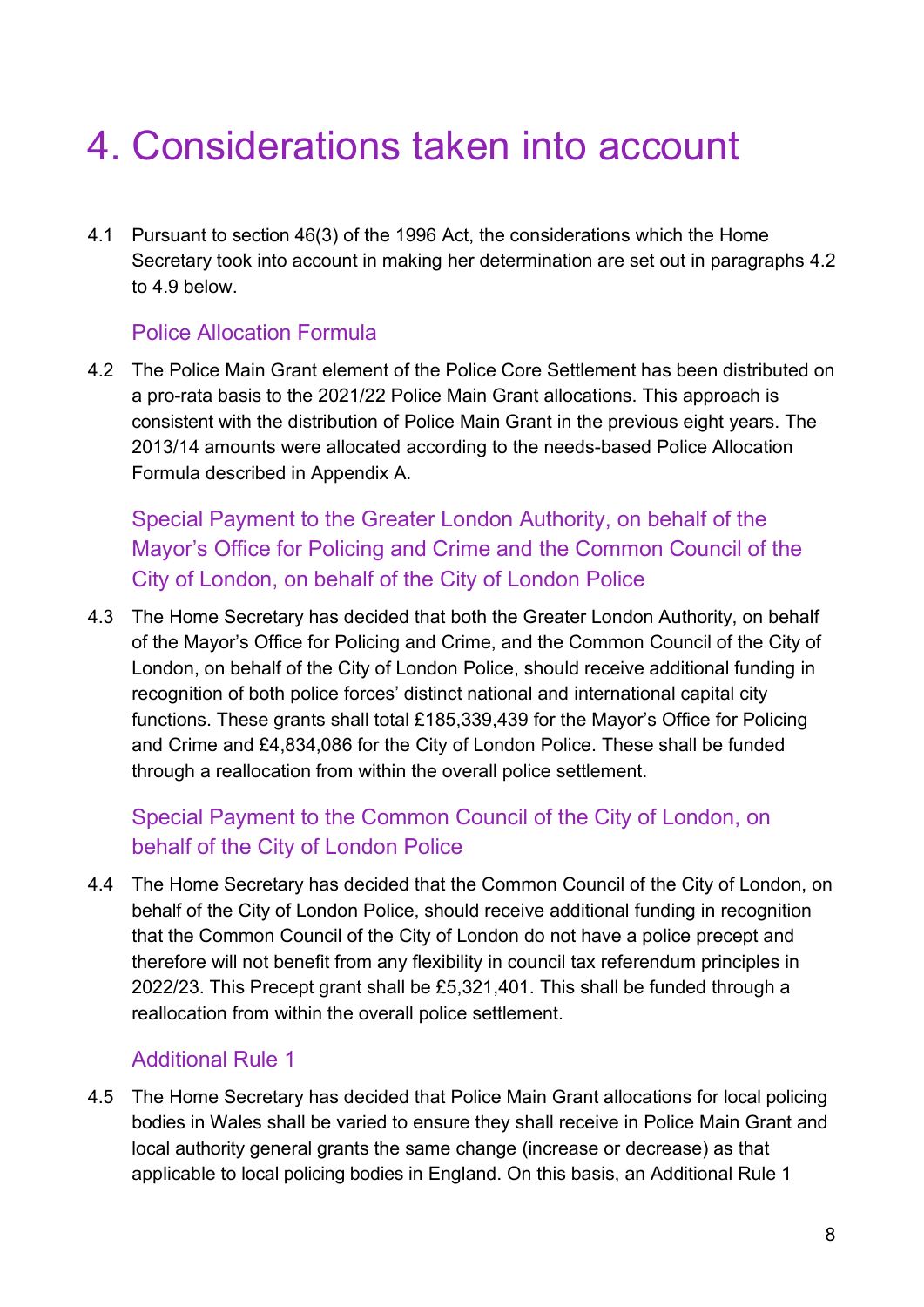adjustment has not been made for this year, as all Welsh Forces require additional funding to meet the increase applicable to policing bodies in England, which is met through the Welsh Top-Up described in paragraph 4.6.

#### Welsh Top-Up

4.6 The Home Secretary has further decided that in order that they shall receive the same change (increase or decrease) in Police Main Grant and local authority general grants as that applicable to local policing bodies in England, a specific Welsh Top-Up grant shall be paid to local policing bodies in Wales. The Police and Crime Commissioner for Dyfed-Powys shall receive an additional £17,705,626, the Police and Crime Commissioner for Gwent shall receive an additional £10,864,165, the Police and Crime Commissioner for North Wales shall receive an additional £22,204,505 and the Police and Crime Commissioner for South Wales shall receive an additional £12,145,083.

### DCLG Formula Funding

4.7 To ensure that all local policing bodies receive the same percentage increase in Government formula funding, allocations of this funding have been distributed prorata to the 2021/22 allocations. This was the same approach as taken for the previous eight financial years. The basis for 2013/14 allocations between local policing bodies was set out in 'Calculating the 2013-14 Formula Funding' made by the Secretary of State for Communities and Local Government, which accompanied the Provisional Local Government Finance Report (England) 2013/14.

### Transfer of Special Branch Funding

4.8 As of 2022/23, funding for 'Special Branch' functions in local policing bodies is being transferred out of the Police Main Grant to the Counter-Terrorism Policing Grant (paid out for the safeguarding of national security made under section 48(1) of the 1996 Act). In total, £43,907,717 is being transferred out of the Police Main Grant, with costs met via the Counter-Terrorism Policing Grant. To ensure fairness, each policing body will have their Police Main Grant reduced by the amount they budgeted on their 'Special Branch' function in 2021/22. This is done through a manual adjustment to their Police Main Grant allocations and the result is shown in column (a) of Table 1, after the consideration in paragraph 4.2 had been taken into account. This adjustment, and the force level breakdown of 2021/22 budget, is not being made public for security reasons.

### Legacy Council Tax Grants

4.9 This funding comprises Council Tax Freeze Grants from the 2011/12, 2013/14, 2014/15 and 2015/16 schemes, payable to local policing bodies (formerly police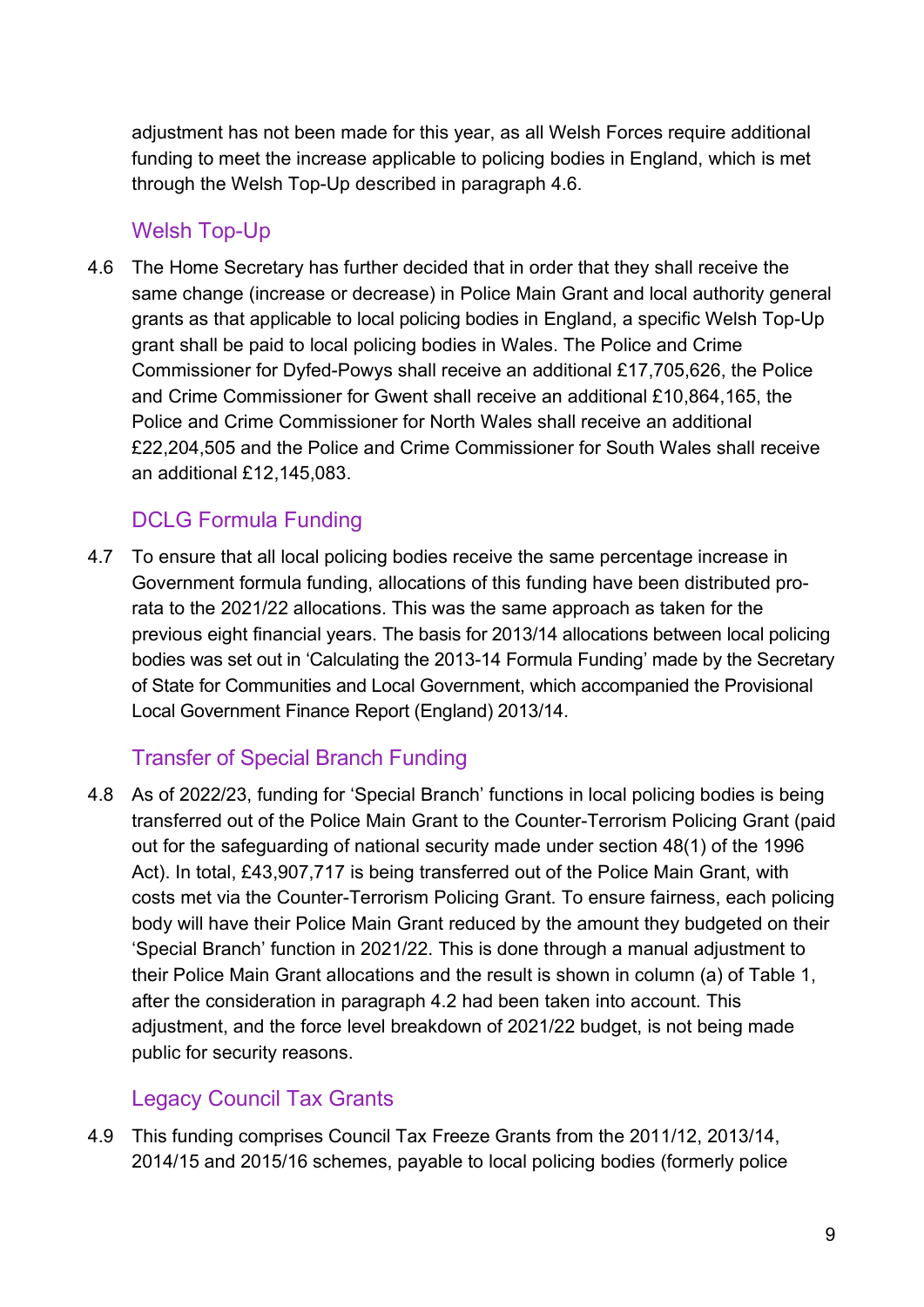authorities) in England who chose to freeze or lower precept in those years and the Local Council Tax Support Grant which is paid to local policing bodies in England from 2013/14 following the localisation of council tax support schemes. These funding streams were previously paid to local policing bodies by DCLG. The basis for allocating these funds is the same as in previous years and is available on the DLUHC website. The aggregate amount of these funding streams is shown in Column (c) of the table below.

|                            | $(a)^{11}$ |                                                                             |   | (b)                                                                        | (c) |                                                                 |  |
|----------------------------|------------|-----------------------------------------------------------------------------|---|----------------------------------------------------------------------------|-----|-----------------------------------------------------------------|--|
| <b>Police Force</b>        |            | <b>Allocation from</b><br><b>Legacy Council Tax</b><br><b>Freeze Grants</b> |   | <b>Allocation from</b><br><b>Local Council Tax</b><br><b>Support Grant</b> |     | <b>Total Legacy</b><br><b>Council Tax Grants</b><br>$(a) + (b)$ |  |
| Avon & Somerset            | £          | 3,330,966                                                                   | £ | 11,377,895                                                                 | £   | 14,708,861                                                      |  |
| Bedfordshire               | £          | 750,940                                                                     | £ | 3,886,395                                                                  | £   | 4,637,335                                                       |  |
| Cambridgeshire             | £          | 1,702,271                                                                   | £ | 4,822,456                                                                  | £   | 6,524,727                                                       |  |
| Cheshire                   | £          | 1,946,950                                                                   | £ | 6,309,350                                                                  | £   | 8,256,300                                                       |  |
| City of London             | £          |                                                                             | £ | 79,505                                                                     | £   | 79,505                                                          |  |
| Cleveland                  | £          | 799,988                                                                     | £ | 6,868,222                                                                  | £   | 7,668,210                                                       |  |
| Cumbria                    | £          | 857,812                                                                     | £ | 3,991,947                                                                  | £   | 4,849,759                                                       |  |
| Derbyshire                 | £          | 1,354,010                                                                   | £ | 7,345,984                                                                  | £   | 8,699,994                                                       |  |
| Devon & Cornwall           | £          | 2,392,253                                                                   | £ | 13,069,118                                                                 | £   | 15,461,371                                                      |  |
| Dorset                     | £          | 1,909,168                                                                   | £ | 6,009,406                                                                  | £   | 7,918,574                                                       |  |
| Durham                     | £          | 727,984                                                                     | £ | 5,382,140                                                                  | £   | 6,110,124                                                       |  |
| Essex                      | £          | 2,132,981                                                                   | £ | 10,992,354                                                                 | £   | 13,125,335                                                      |  |
| Gloucestershire            | £          | 1,603,689                                                                   | £ | 4,478,479                                                                  | £   | 6,082,168                                                       |  |
| <b>Greater Manchester</b>  | £          | 4,158,007                                                                   | £ | 21,555,681                                                                 | £   | 25,713,688                                                      |  |
| Hampshire                  | £          | 2,519,945                                                                   | £ | 10,424,177                                                                 | £   | 12,944,122                                                      |  |
| Hertfordshire              | £          | 3,685,064                                                                   | £ | 6,543,299                                                                  | £   | 10,228,363                                                      |  |
| Humberside                 | £          | 1,699,837                                                                   | £ | 8,341,108                                                                  | £   | 10,040,945                                                      |  |
| Kent                       | £          | 2,203,492                                                                   | £ | 11,094,103                                                                 | £   | 13,297,595                                                      |  |
| Lancashire                 | £          | 1,714,097                                                                   | £ | 11,112,642                                                                 | £   | 12,826,739                                                      |  |
| Leicestershire             | £          | 1,910,530                                                                   | £ | 7,020,391                                                                  | £   | 8,930,921                                                       |  |
| Lincolnshire               | £          | 1,058,666                                                                   | £ | 5,774,887                                                                  | £   | 6,833,553                                                       |  |
| Merseyside                 | £          | 1,537,588                                                                   | £ | 14,103,404                                                                 | £   | 15,640,992                                                      |  |
| <b>Metropolitan Police</b> | £          |                                                                             | £ | 119,675,912                                                                | £   | 119,675,912                                                     |  |

Table 2 - Allocation of legacy council tax grants

<sup>11</sup> The Common Council of the City of London (on behalf of the City of London Police) and the Greater London Authority (on behalf of the Mayor's Office for Policing and Crime) also have access to unringfenced Council Tax Freeze Grant funding relating to the 2011/12 freeze grant scheme. The Greater London Authority (on behalf of the Mayor's Office for Policing and Crime) also has access to Council Tax Freeze Grant funding in relation to the 2013/14, 2014/15 & 2015/16 freeze grant schemes. This funding will form part of their Settlement Funding Assessment (SFA) in 2022/23 and is part of the DLUHC Local Government Finance Settlement.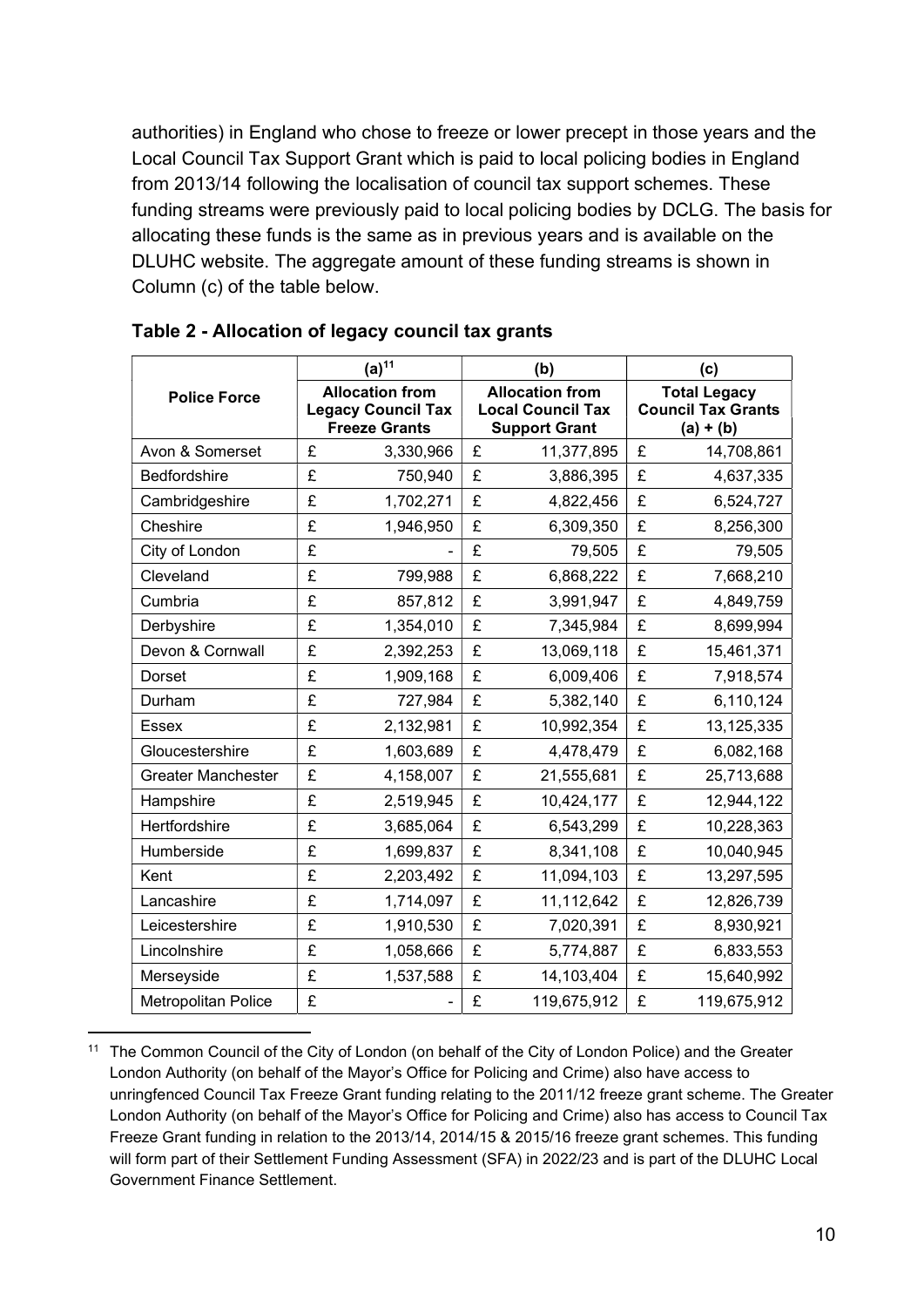| <b>Norfolk</b>        | £ | 1,427,896  | £ | 7,876,627   | £ | 9,304,523   |
|-----------------------|---|------------|---|-------------|---|-------------|
| North Yorkshire       | £ | 2,151,776  | £ | 5,746,108   | £ | 7,897,884   |
| Northamptonshire      | £ | 1,591,048  | £ | 5,053,405   | £ | 6,644,453   |
| Northumbria           | £ | 1,301,034  | £ | 6,866,675   | £ | 8,167,709   |
| Nottinghamshire       | £ | 1,332,100  | £ | 8,394,094   | £ | 9,726,194   |
| South Yorkshire       | £ | 1,268,941  | £ | 9,591,239   | £ | 10,860,180  |
| Staffordshire         | £ | 3,541,087  | £ | 8,423,468   | £ | 11,964,555  |
| <b>Suffolk</b>        | £ | 1,894,846  | £ | 4,890,929   | £ | 6,785,775   |
| Surrey                | £ | 2,460,826  | £ | 6,758,504   | £ | 9,219,330   |
| <b>Sussex</b>         | £ | 3,061,988  | £ | 10,139,633  | £ | 13,201,621  |
| <b>Thames Valley</b>  | £ | 3,372,417  | £ | 11,905,912  | £ | 15,278,329  |
| Warwickshire          | £ | 1,244,413  | £ | 3,909,731   | £ | 5,154,144   |
| West Mercia           | £ | 2,775,206  | £ | 9,199,920   | £ | 11,975,126  |
| <b>West Midlands</b>  | £ | 1,991,344  | £ | 17,034,390  | £ | 19,025,734  |
| <b>West Yorkshire</b> | £ | 2,225,828  | £ | 14,467,077  | £ | 16,692,905  |
| Wiltshire             | £ | 1,392,837  | £ | 3,841,996   | £ | 5,234,833   |
| <b>Total</b>          | £ | 73,029,825 | £ | 434,358,563 | £ | 507,388,388 |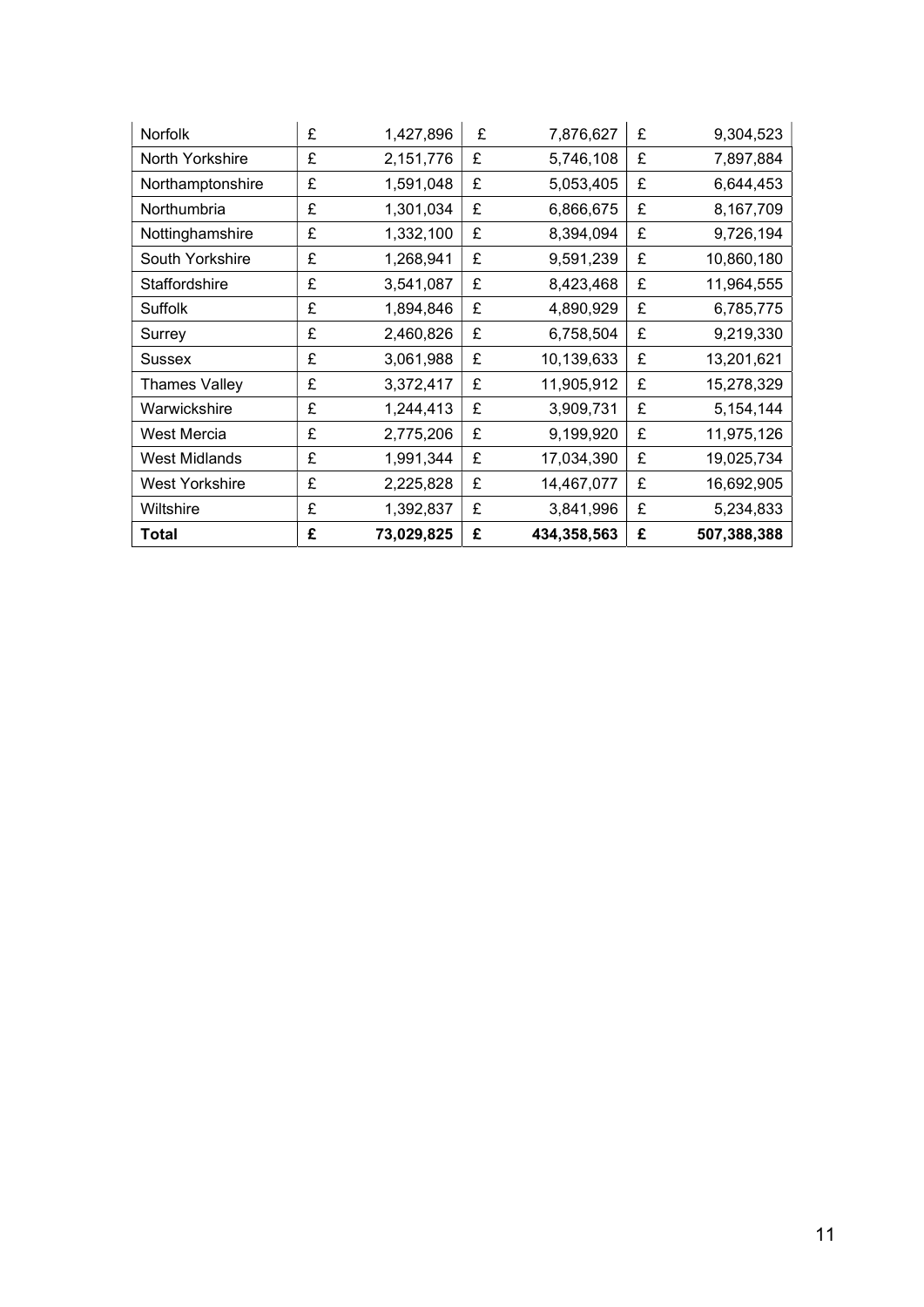### 5. Conclusion

- 5.1 This Report is made by the Home Secretary under section 46 of the Police Act 1996.
- 5.2 The financial year for which the Report operates is that beginning on 1 April 2022.

Rt Hon. Priti Patel MP Secretary of State for the Home Department

December 2021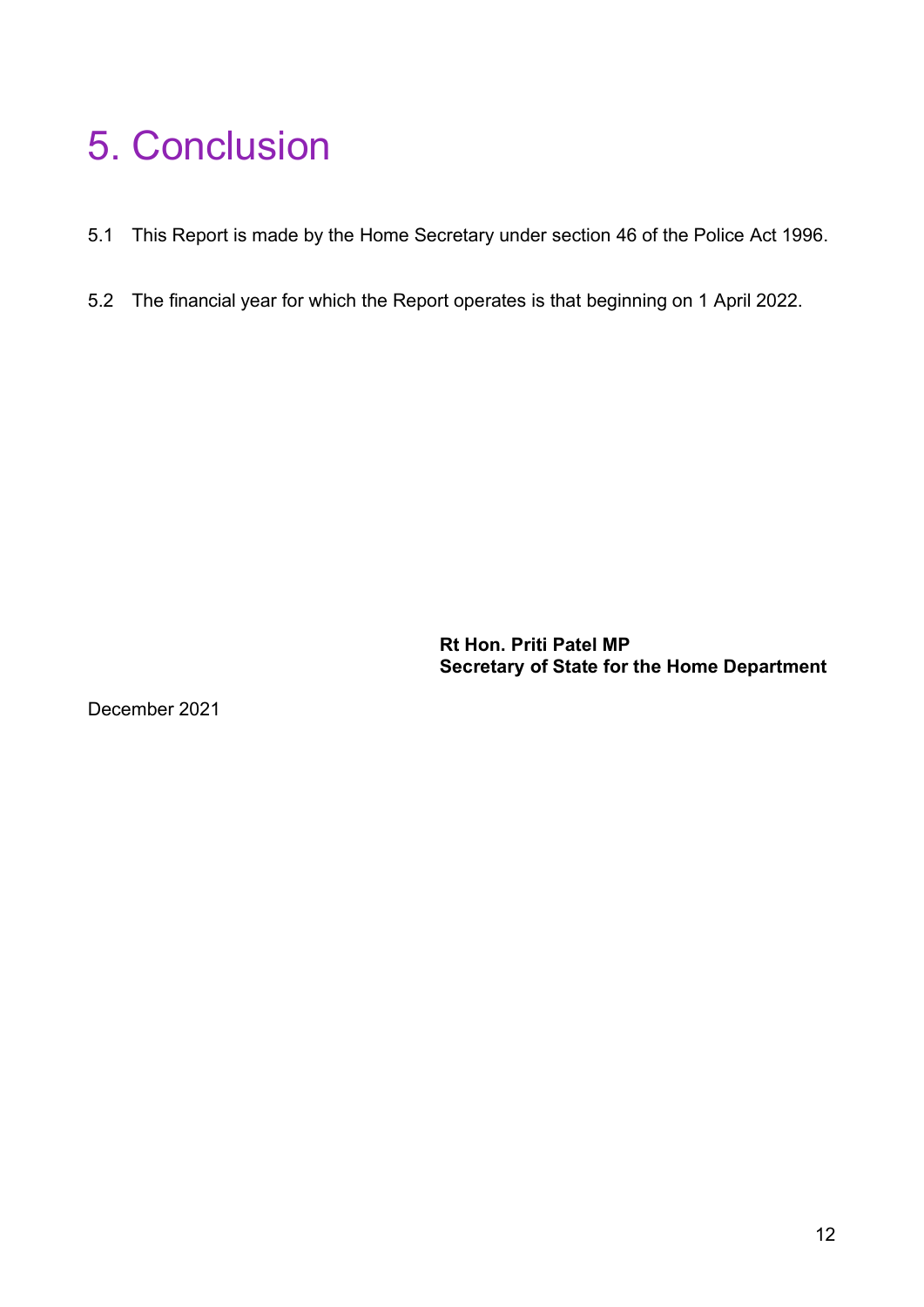### Appendix A Formula applied by the Home Secretary in 2013/14

- A.1 The formula used for distributing Home Office Police Main Grant is the same as the Police Relative Needs Formula used to calculate allocations of DCLG Formula Funding in England and by the Welsh Government in Wales.
- A.2 The first stage of the formula is to divide funds between the different activities that the police undertake. These activities, or workloads, can be broken down into five key areas:
	- Crime (of which there are seven sub-categories)
	- Incidents (e.g. public disorder)
	- Traffic (e.g. assistance at road traffic accidents)
	- Fear of Crime (e.g. public reassurance)
	- Special Events (e.g. football matches)
- A.3 A portion of total funding is also distributed according to population sparsity, to address the specific needs of rural forces.
- A.4 The second stage is to divide funding for each of these workloads between the 43 local policing bodies of England and Wales. In order to do this, 'workload indicators' are calculated to estimate how much work each police force is expected to have in each of the key areas compared to other forces. These estimates are calculated using socio-economic and demographic indicators that are correlated with each workload. Indicators of workload are used rather than data on actual recorded crime levels to account for known variations in recording practices and to avoid creating perverse incentives.
- A.5 The formula consists of a basic amount per resident and a basic amount for special events, and top-ups for the five key areas, sparsity and area costs (which takes account for regional differences in costs). These are detailed below:

### Police Basic Amount 14.1412 Special Events Basic Amount 0.7356

Top-ups

Basic amount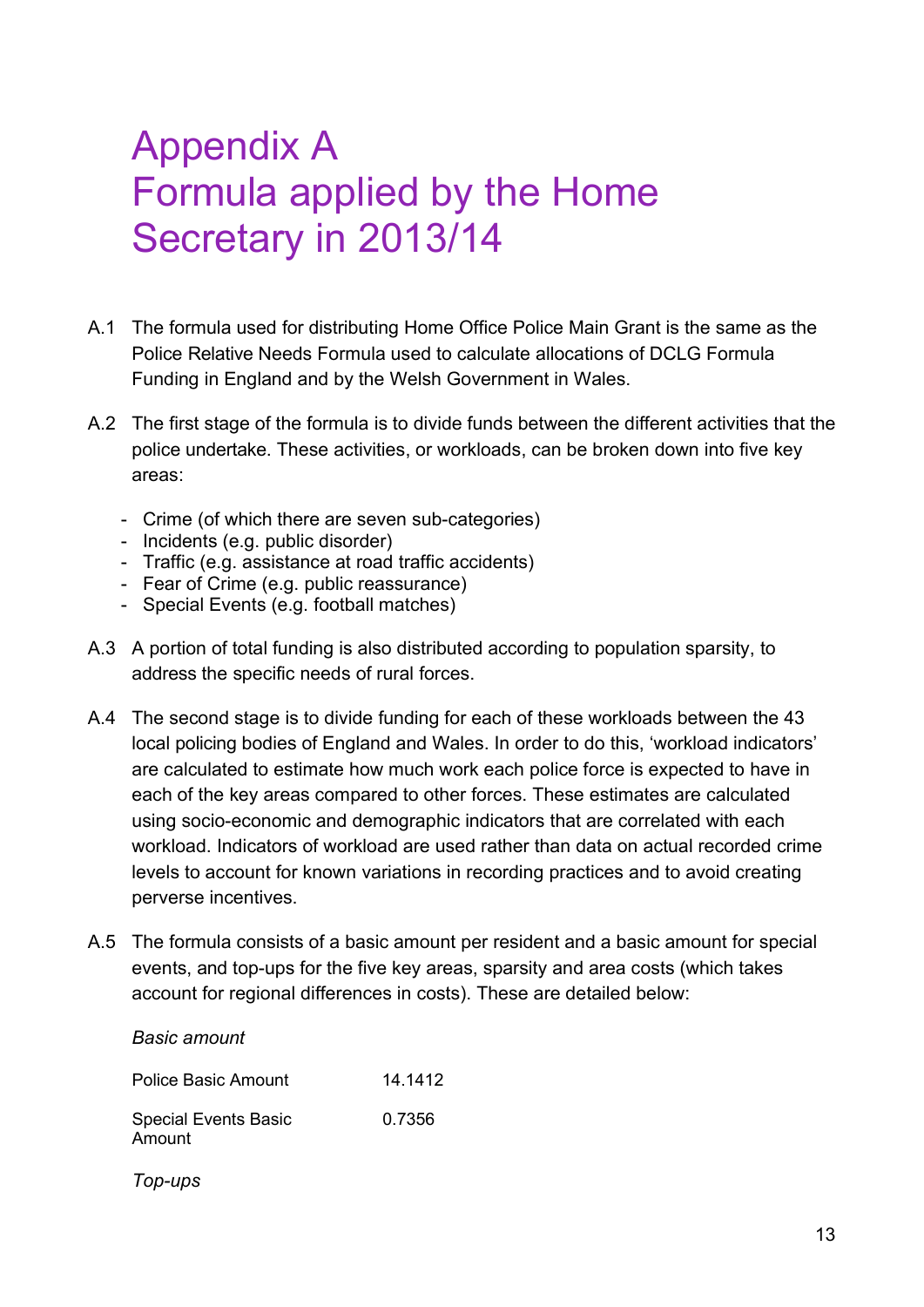| Police Crime Top-up 1   | 2.1917 multiplied by DAYTIME NET INFLOW PER<br><b>RESIDENT POPULATION; plus</b><br>0.2444 multiplied by LOG OF WEIGHTED BARS PER 100<br><b>HECTARES; plus</b><br>13.4246 multiplied by INCOME SUPPORT/INCOME BASED<br><b>JSA/GUARANTEE ELEMENT OF PENSION CREDIT</b><br><b>CLAIMANTS; plus</b><br>28.2485 multiplied by SINGLE PARENT HOUSEHOLDS                                                      |
|-------------------------|-------------------------------------------------------------------------------------------------------------------------------------------------------------------------------------------------------------------------------------------------------------------------------------------------------------------------------------------------------------------------------------------------------|
| Police Crime Top-up 2   | 0.0262 multiplied by POPULATION DENSITY; plus<br>84.1901 multiplied by LONG-TERM UNEMPLOYMENT-<br><b>RELATED BENEFIT CLAIMANTS</b>                                                                                                                                                                                                                                                                    |
| Police Crime Top-up 3   | 0.0653 multiplied by LOG OF WEIGHTED BARS PER 100<br><b>HECTARES; plus</b><br>0.0071 multiplied by POPULATION DENSITY; plus<br>3.2761 multiplied by RESIDENTS IN ROUTINE/SEMI<br><b>ROUTINE OCCUPATIONS OR NEVER WORKED/LONG-</b><br><b>TERM UNEMPLOYED; plus</b><br>8.0731 multiplied by SINGLE PARENT HOUSEHOLDS; plus<br>0.6104 multiplied by DAYTIME NET INFLOW PER RESIDENT<br><b>POPULATION</b> |
| Police Crime Top-up 4   | 0.1430 multiplied by LOG OF WEIGHTED BARS PER 100<br><b>HECTARES; plus</b><br>6.2961 multiplied by SINGLE PARENT HOUSEHOLDS; plus<br>19.4672 multiplied by STUDENT HOUSING; plus<br>0.8907 multiplied by HARD PRESSED                                                                                                                                                                                 |
| Police Crime Top-up 5   | 0.2690 multiplied by LOG OF WEIGHTED BARS PER 100<br><b>HECTARES; plus</b><br>29.8811 multiplied by STUDENT HOUSING; plus<br>117.5751 multiplied by YOUNG MALE UNEMPLOYMENT-<br><b>RELATED BENEFIT CLAIMANTS</b>                                                                                                                                                                                      |
| Police Crime Top-up 6   | 4.7041 multiplied by DAYTIME NET INFLOW PER<br><b>RESIDENT POPULATION; minus</b><br>0.4326 multiplied by LOG OF POPULATION SPARSITY; plus<br>1.1052 multiplied by LOG OF OVERCROWDED<br><b>HOUSEHOLDS</b>                                                                                                                                                                                             |
| Police Crime Top-up 7   | 3.5191 multiplied by DAYTIME NET INFLOW PER RESIDENT<br><b>POPULATION; plus</b><br>22.1112 multiplied by STUDENT HOUSING; minus<br>2.6187 multiplied by WEALTHY ACHIEVERS                                                                                                                                                                                                                             |
| Police Incidents Top-up | 35.2832 multiplied by INCOME SUPPORT/INCOME BASED<br><b>JSA/GUARANTEE ELEMENT OF PENSION CREDIT</b><br><b>CLAIMANTS; plus</b><br>9.4106 multiplied by RESIDENTS IN TERRACED<br><b>ACCOMMODATION</b>                                                                                                                                                                                                   |

Police Fear of Crime Top-up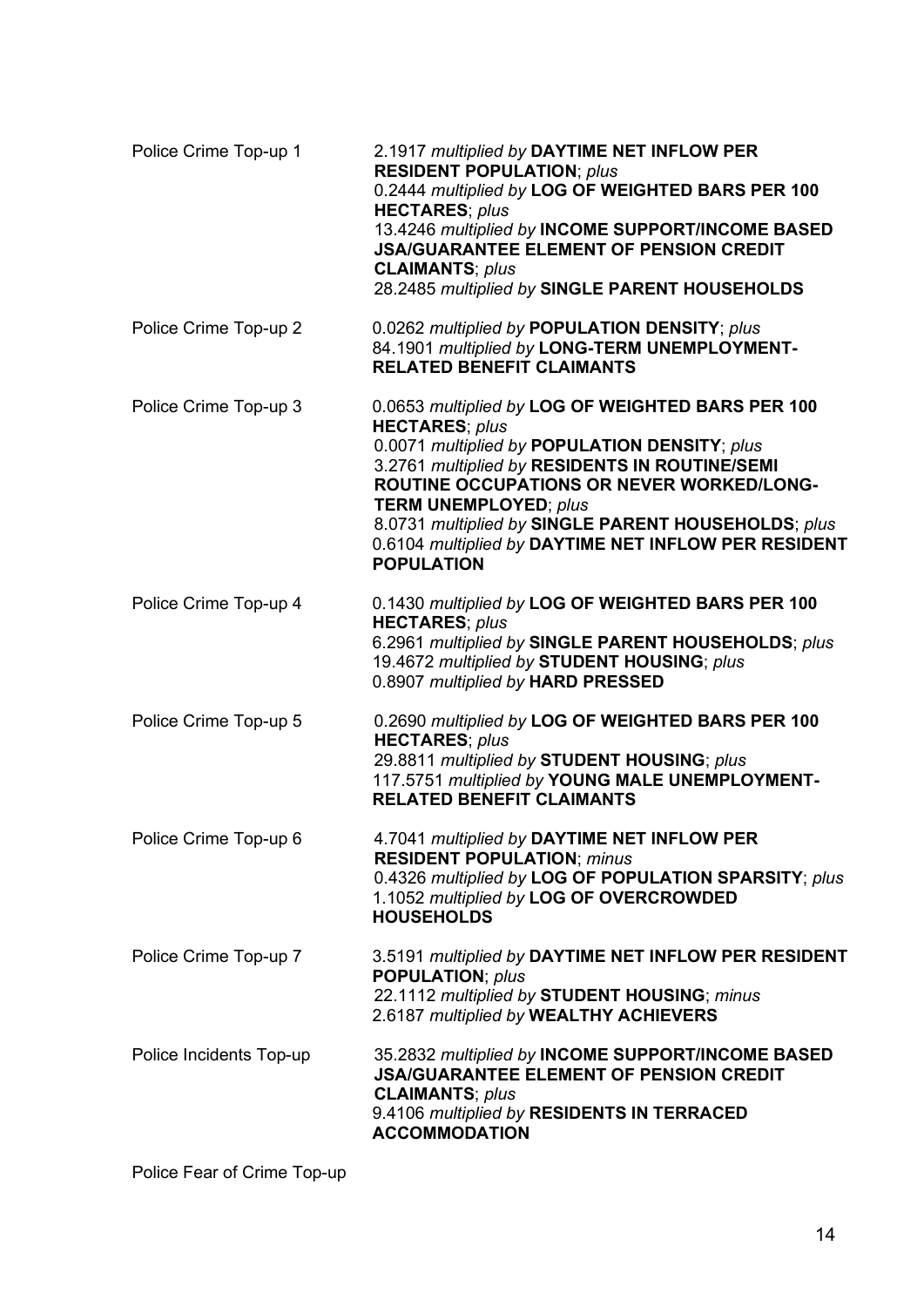0.2982 multiplied by LOG OF WEIGHTED BARS PER 100 HECTARES; plus 2.9150 multiplied by HARD PRESSED

Police Traffic Top-up 1.1149 multiplied by POPULATION SPARSITY

Police Sparsity Top-up 0.8098 multiplied by POPULATION SPARSITY

A.6 The full Police Allocation Formula used to calculate the amount of Police Main Grant for a local policing body is given below:

|     | <b>Police Allocation Formula to be applied by the Home Secretary</b>                                                                                                                                                                                                                                                                                                                                                                                                                      |
|-----|-------------------------------------------------------------------------------------------------------------------------------------------------------------------------------------------------------------------------------------------------------------------------------------------------------------------------------------------------------------------------------------------------------------------------------------------------------------------------------------------|
| (a) | <b>PROJECTED POPULATION IN 2013 multiplied by the result of:</b><br><b>POLICE BASIC AMOUNT; plus</b><br><b>POLICE CRIME TOP-UP 1; plus</b><br>POLICE CRIME TOP-UP 2; plus<br>POLICE CRIME TOP-UP 3; plus<br>POLICE CRIME TOP-UP 4; plus<br>POLICE CRIME TOP-UP 5; plus<br>POLICE CRIME TOP-UP 6; plus<br><b>POLICE CRIME TOP-UP 7; plus</b><br><b>POLICE INCIDENTS TOP-UP; plus</b><br>POLICE FEAR OF CRIME TOP-UP; plus<br><b>POLICE TRAFFIC TOP-UP; plus</b><br>POLICE SPARSITY TOP-UP. |
| (b) | <b>PROJECTED DAYTIME POPULATION IN 2013 multiplied by</b><br><b>SPECIAL EVENTS BASIC AMOUNT:</b>                                                                                                                                                                                                                                                                                                                                                                                          |
| (c) | The results of (a) and (b) are added together and the result is<br>multiplied by AREA COST ADJUSTMENT FOR POLICE;                                                                                                                                                                                                                                                                                                                                                                         |
| (d) | The result of (c) is then <i>multiplied by</i> <b>POLICE GRANT RATE</b> ;                                                                                                                                                                                                                                                                                                                                                                                                                 |
| (e) | The result of (d) is then <i>multiplied by</i> the scaling factor given in<br>Appendix C.                                                                                                                                                                                                                                                                                                                                                                                                 |
| (f) | The result of (e) is <i>multiplied by</i> the result of £4,540,433,501 divided<br>by the sum for all local policing bodies of the result of (e).                                                                                                                                                                                                                                                                                                                                          |

A.7 A fuller explanation of the Police Allocation Formula can be found in 'A Plain English Guide to the Police Allocation Formula' on the Home Office website.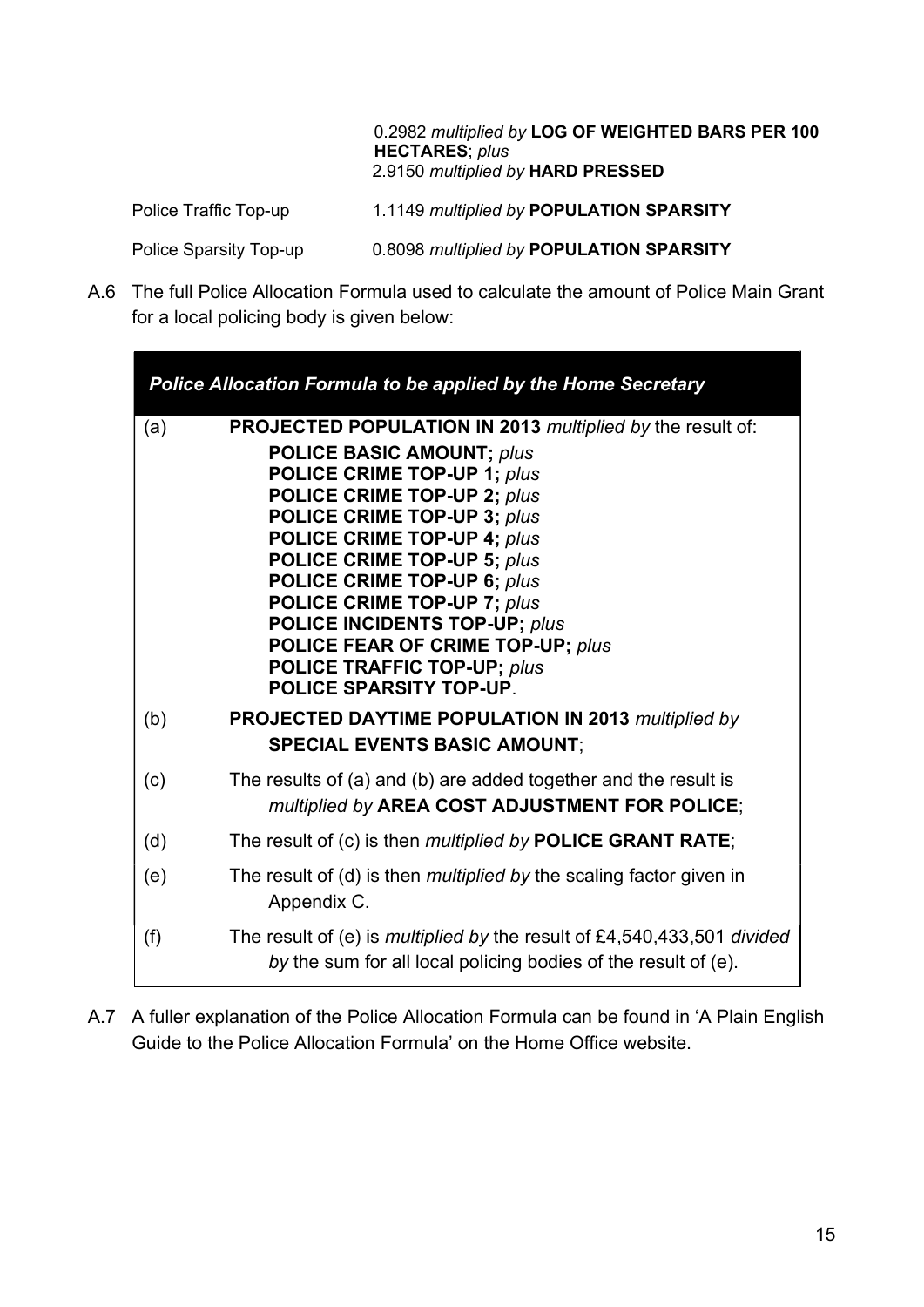### Appendix B Definition of indicators used to calculate Police Main Grant

Unless otherwise stated, data used to construct indicators for the calculation of Police Main Grant are those available to the Secretary of State for Communities and Local Government ('the Secretary of State') on 1 October 2012 concerning the constituent authorities of the local policing body providing policing services relevant to the calculation of Police Main Grant.

Constituent authorities for this purpose, and in the definition of population density below, are the relevant billing authorities (in whole or in part) whose area is contained within the area of the local policing body providing policing services. Each of the following is a billing authority a) in England, a district council, a London Borough Council, the Common Council of the City of London, the Council of the Isles of Scilly and a county council which has the functions of a district council; and b) in Wales, a county council and a county borough council.

Data used to construct indicators for this purpose for constituent authorities which are reorganised authorities comprise such data available, unless otherwise stated, on 1 October 2012 concerning the predecessor authorities, or parts of the predecessor authorities, as the Secretary of State considers appropriate. A reorganised authority is an authority subject to a structural, or a structural and boundary change which came into effect on 1 April 1995, 1 April 1996, 1 April 1997, 1 April 1998, 1 April 1999, or 1 April 2000 and which is made by an order under section 17 of the Local Government Act 1992 or under the Local Government Act 1972, as amended by section 1 of the Local Government (Wales) Act 1994, or those where boundaries have been altered under section 323 of the Greater London Authority Act 1999.

In this section a reference to "the local policing body" is to be read, in the case of the Metropolitan Police District, as a reference to the Greater London Authority.

#### PROJECTED POPULATION IN 2013

The projected total resident population in 2013, as estimated by the Office for National Statistics and published on 28 September 2012 for England and by the Welsh Government and published on 27 May 2010 for Wales.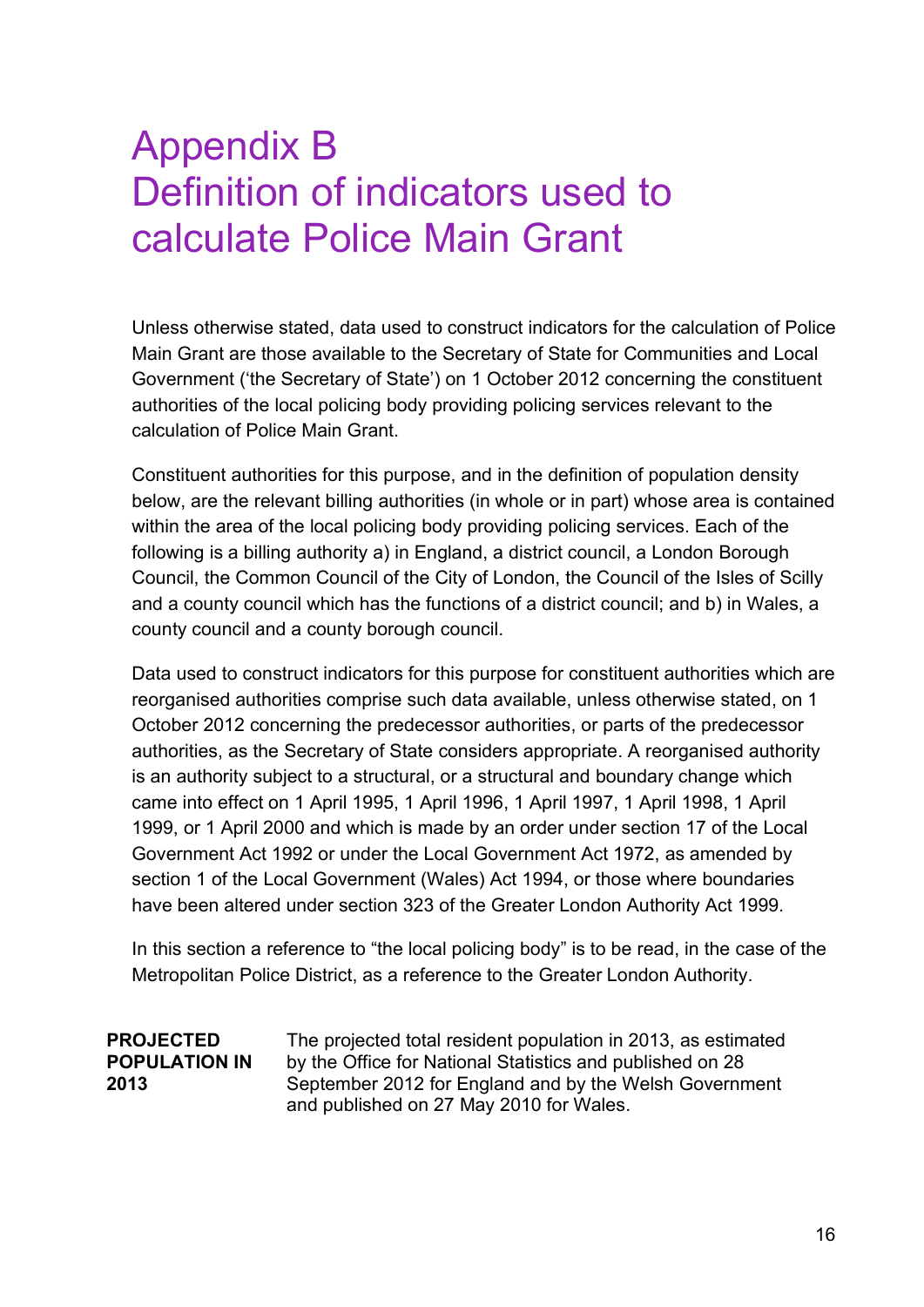| <b>DAYTIME NET-</b><br><b>INFLOW PER</b><br><b>RESIDENT</b><br><b>POPULATION</b>                                                                                      | <b>THE DAYTIME NET-INFLOW</b> (as defined below) divided by<br>the total resident population of the local policing body,<br>calculated using information from the 2001 Census.                                                                                                                                                                                                                                                                                                                                                                                                                                                                                                                                                                                                 |
|-----------------------------------------------------------------------------------------------------------------------------------------------------------------------|--------------------------------------------------------------------------------------------------------------------------------------------------------------------------------------------------------------------------------------------------------------------------------------------------------------------------------------------------------------------------------------------------------------------------------------------------------------------------------------------------------------------------------------------------------------------------------------------------------------------------------------------------------------------------------------------------------------------------------------------------------------------------------|
| <b>DAYTIME NET-</b><br><b>INFLOW</b>                                                                                                                                  | The number of persons working but not resident in the local<br>policing body's area <i>minus</i> the number of persons resident in<br>but working outside the body's area, as estimated by the<br>Secretary of State using information from the 2001 Census.                                                                                                                                                                                                                                                                                                                                                                                                                                                                                                                   |
| <b>LOG OF</b><br><b>WEIGHTED BARS</b><br><b>PER 100</b><br><b>HECTARES</b>                                                                                            | The natural logarithm <sup>12</sup> of:<br>The number of units that are bars (defined as Standard<br>Industrial Classification 2007 (SIC) 56.30- beverage serving<br>activities), measured at the Community Safety Partnerships<br>(CSP) level, as estimated by the Secretary of State, based<br>on information provided by the Office for National Statistics<br>from the March Inter-departmental Business Register;<br>divided by the number of hectares in the CSP, using<br>information from the 2001 Census which is divided by 100;<br>the result is then <i>multiplied by</i> the number of units that are<br>bars within CSP level;<br>the above is then <i>divided</i> by the number of bars within the<br>force level area and then summed to the force level area. |
| <b>INCOME</b><br><b>SUPPORT/</b><br><b>INCOME BASED</b><br><b>JOBSEEKER'S</b><br><b>ALLOWANCE /</b><br><b>GUARANTEE</b><br><b>ELEMENT OF</b><br><b>PENSION CREDIT</b> | The average number of Income Support/ Income based<br>Jobseekers Allowance/ Guarantee Element of Pension Credit<br>claimants, over a period between:<br>May 2009 and February 2012, using twelve quarterly scans for<br>this period for Income Support/ Guarantee Element of Pension<br>Credit claimants, and<br>August 2009 and August 2011, using scans made at the end<br>of August of each year for Income based Jobseekers<br>Allowance claimants.<br>as estimated by the Secretary of State for Work and Pensions,<br>divided by the resident population at 30 June 2011, as<br>estimated by the Office for National Statistics.                                                                                                                                         |
| <b>SINGLE PARENT</b><br><b>HOUSEHOLDS</b>                                                                                                                             | The proportion of households which are lone parent<br>households with dependant children, calculated using<br>information from the 2001 Census.                                                                                                                                                                                                                                                                                                                                                                                                                                                                                                                                                                                                                                |
| <b>POPULATION</b><br><b>DENSITY</b>                                                                                                                                   | The resident population at 30 June 2011, as estimated by the<br>Office for National Statistics, divided by the area of the local<br>policing body in hectares, using information from the 2001<br>Census.                                                                                                                                                                                                                                                                                                                                                                                                                                                                                                                                                                      |

 $12$  The natural logarithm is also known as the Napierian log or log to the base e.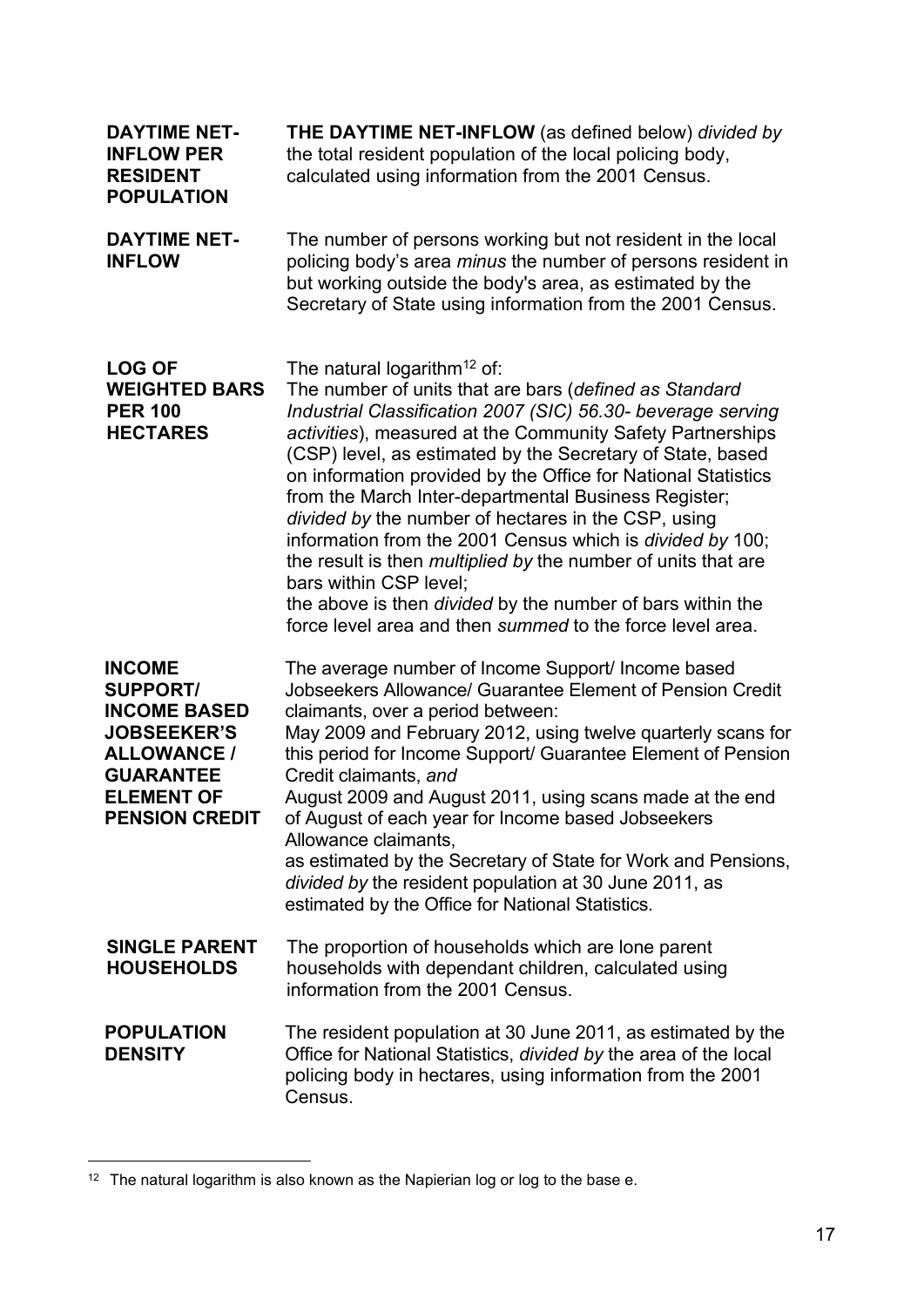| <b>LONG-TERM</b><br><b>UNEMPLOYMENT</b><br>-RELATED<br><b>BENEFIT</b><br><b>CLAIMANTS</b>                                                                          | The number of claimants of unemployment-related benefits,<br>currently Jobseeker's Allowance and National Insurance<br>credits, with a duration of unemployment of more than one<br>year, averaged over the period between May 2009 and April<br>2012, calculated using monthly information provided by the<br>Office for National Statistics through NOMIS, divided by the<br>sum of the number of resident males aged 18-64 years and<br>the number of resident females aged 18-59 years at 30 June<br>2011, as estimated by the Office for National Statistics. |
|--------------------------------------------------------------------------------------------------------------------------------------------------------------------|--------------------------------------------------------------------------------------------------------------------------------------------------------------------------------------------------------------------------------------------------------------------------------------------------------------------------------------------------------------------------------------------------------------------------------------------------------------------------------------------------------------------------------------------------------------------|
| <b>RESIDENTS IN</b><br><b>ROUTINE/ SEMI-</b><br><b>ROUTINE</b><br><b>OCCUPATIONS</b><br><b>OR NEVER</b><br><b>WORKED/LONG-</b><br><b>TERM</b><br><b>UNEMPLOYED</b> | The proportion of residents in routine or semi-routine<br>occupations or who have never worked or are long-term<br>unemployed (National Statistics - Socio Economic<br>Classifications (NS-SEC) 6, 7 and 8), calculated using<br>information from the 2001 Census.                                                                                                                                                                                                                                                                                                 |
| <b>STUDENT</b><br><b>HOUSING</b>                                                                                                                                   | The proportion of households that contain all students,<br>calculated using information from the 2001 Census.                                                                                                                                                                                                                                                                                                                                                                                                                                                      |
| <b>HARD PRESSED</b><br><b>POPULATION</b>                                                                                                                           | The proportion of household residents living in areas<br>classified as ACORN category 'Hard Pressed', as defined in<br>ACORN data produced by CACI Limited, based upon<br>information from the 2001 Census and updated lifestyle data,<br>and released in 2012.                                                                                                                                                                                                                                                                                                    |
| <b>YOUNG MALE</b><br><b>UNEMPLOYMENT</b><br>-RELATED<br><b>BENEFIT</b><br><b>CLAIMANTS</b>                                                                         | The number of claimants of unemployment-related benefits,<br>currently Jobseeker's Allowance and National Insurance<br>credits, who were male and aged under 25 years, averaged<br>over the period between May 2009 and April 2012, calculated<br>using monthly information provided by the Office for National<br>Statistics through NOMIS, divided by the sum of the number<br>of resident males aged 18-64 years and the number of<br>resident females aged 18-59 years at 30 June 2011, as<br>estimated by the Office for National Statistics.                 |
| <b>LOG OF</b><br><b>POPULATION</b><br><b>SPARSITY</b>                                                                                                              | The natural logarithm of <b>POPULATION SPARSITY</b> (as<br>defined below).                                                                                                                                                                                                                                                                                                                                                                                                                                                                                         |
| <b>POPULATION</b><br><b>SPARSITY</b>                                                                                                                               | The population sparsity of each local policing body measured<br>at Output Area level.<br>The sum of:<br>2 multiplied by the resident population of those Output<br>(i)<br>Areas within the area of the local policing body at the<br>2001 Census with 0.5 or less residents per hectare,<br>divided by the total resident population of the body,<br>calculated using information from the 2001 Census; and                                                                                                                                                        |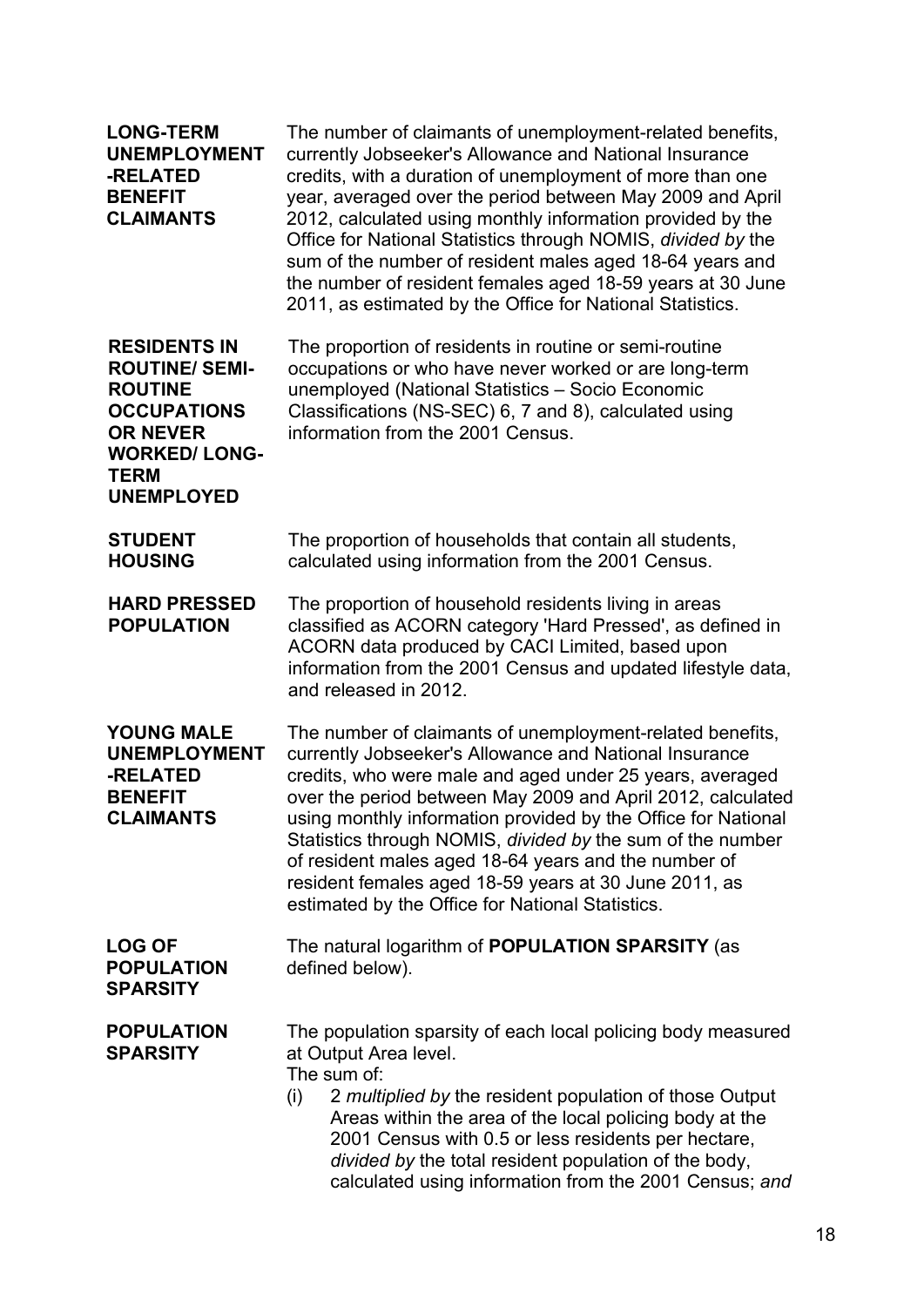(ii) The resident population of those Output Areas within the area of the local policing body at the 2001 Census with more than 0.5 but less than or equal to 4 residents per hectare, divided by the total resident population of the body, calculated using information from the 2001 Census.

Output Areas were introduced by the Office for National Statistics as the smallest units of output for the 2001 census. In England and Wales they have a minimum size of 100 residents and 40 households. They are based on census day postcodes and fit within the boundaries of 2003 statistical wards (and parishes).

| <b>LOG OF</b><br><b>OVERCROWDED</b><br><b>HOUSEHOLDS</b>           | The natural logarithm of:<br>The proportion of overcrowded households with an<br>occupancy rating of "-1 or less", calculated using information<br>from the 2001 Census.                                                                                                                                                                                                                                                                                                                                                                                                                                                                                                                                                                                           |
|--------------------------------------------------------------------|--------------------------------------------------------------------------------------------------------------------------------------------------------------------------------------------------------------------------------------------------------------------------------------------------------------------------------------------------------------------------------------------------------------------------------------------------------------------------------------------------------------------------------------------------------------------------------------------------------------------------------------------------------------------------------------------------------------------------------------------------------------------|
| <b>WEALTHY</b><br><b>ACHIEVERS</b><br><b>POPULATION</b>            | The proportion of household residents living in areas<br>classified as ACORN category 'Wealthy Achievers', as<br>defined in ACORN data produced by CACI Limited, based<br>upon information from the 2001 Census and updated lifestyle<br>data, and released in 2012.                                                                                                                                                                                                                                                                                                                                                                                                                                                                                               |
| <b>TERRACED</b><br><b>HOUSEHOLDS</b>                               | The proportion of households which are terraced, including<br>end terraced, calculated using information from the 2001<br>Census.                                                                                                                                                                                                                                                                                                                                                                                                                                                                                                                                                                                                                                  |
| <b>PROJECTED</b><br><b>DAYTIME</b><br><b>POPULATION IN</b><br>2013 | <b>PROJECTED POPULATION IN 2013 (as defined above)</b><br>plus DAYTIME NET-INFLOW (as defined above).                                                                                                                                                                                                                                                                                                                                                                                                                                                                                                                                                                                                                                                              |
| <b>POLICE GRANT</b><br><b>RATE</b>                                 | The proportion of police revenue expenditure in England and<br>Wales for 2013-2014, as estimated by the Home Secretary,<br>which is to be met directly by the aggregate of police grant<br>calculated under Appendix A of the Police Grant Report<br>(England and Wales) 2013/2014.                                                                                                                                                                                                                                                                                                                                                                                                                                                                                |
| <b>AREA COST</b><br><b>ADJUSTMENT</b><br><b>FOR POLICE</b>         | A factor calculated to reflect differences in the cost of<br>providing police services across the country. The factor is<br>given in Appendix D. It is generally based on information<br>derived from the following sources: the 2009, 2010 and 2011<br>Annual Survey of Hours and Earnings provided by the Office<br>for National Statistics; Subjective Analysis Return 2005-06<br>and 2007-08; Base Estimate Returns 1992-93; rateable<br>values per square metre for offices in administrative areas in<br>England and Wales from the VOA statistical release Business<br>Floorspace 2012; gross non-domestic rates and increases<br>and reductions in rate yields, as supplied by authorities to the<br>Secretary of State on the National Non-Domestic Rates |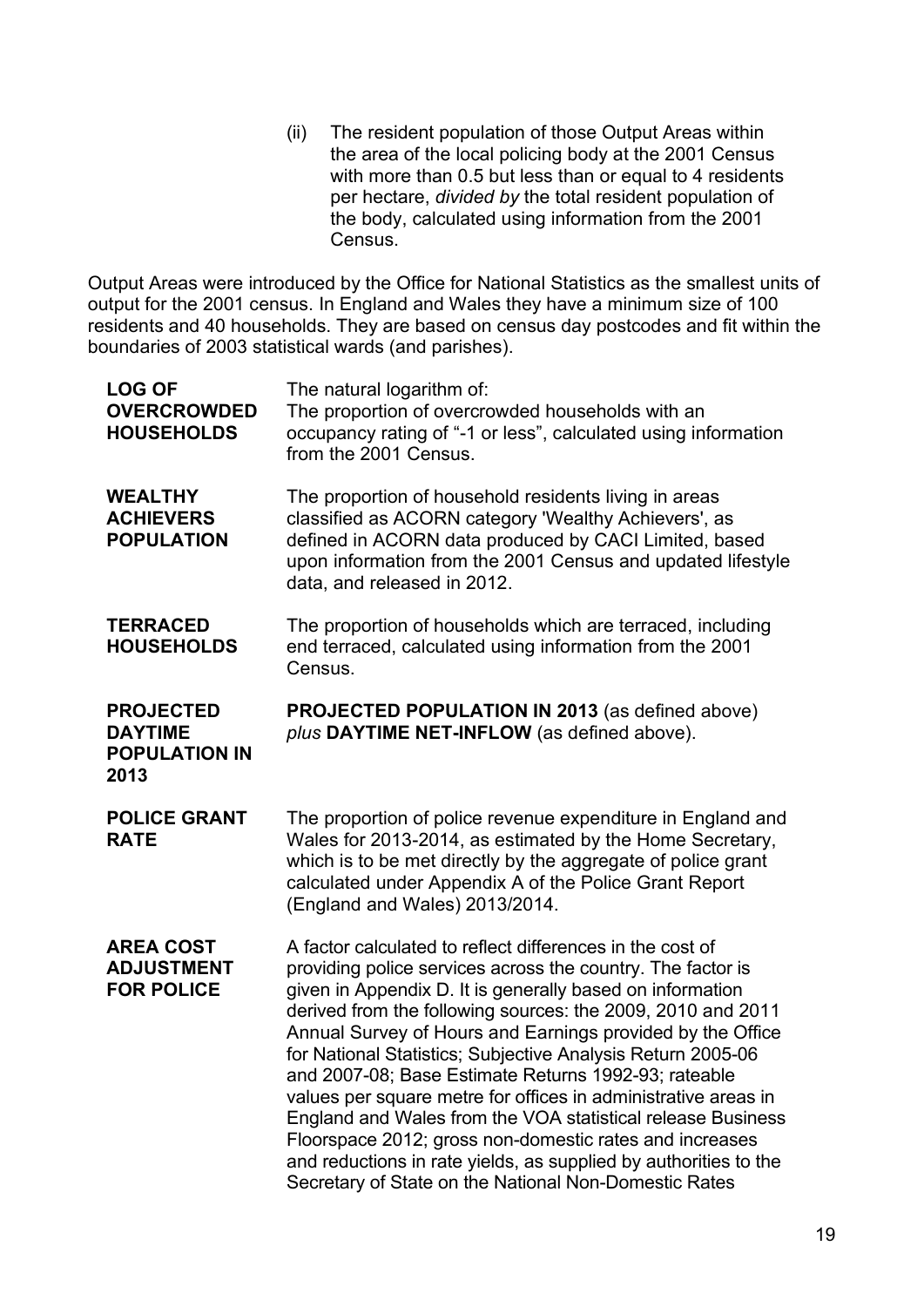Provisional Contributions Return 2012-2013; and the total resident population as at 30 June 2011, as estimated by the Office for National Statistics.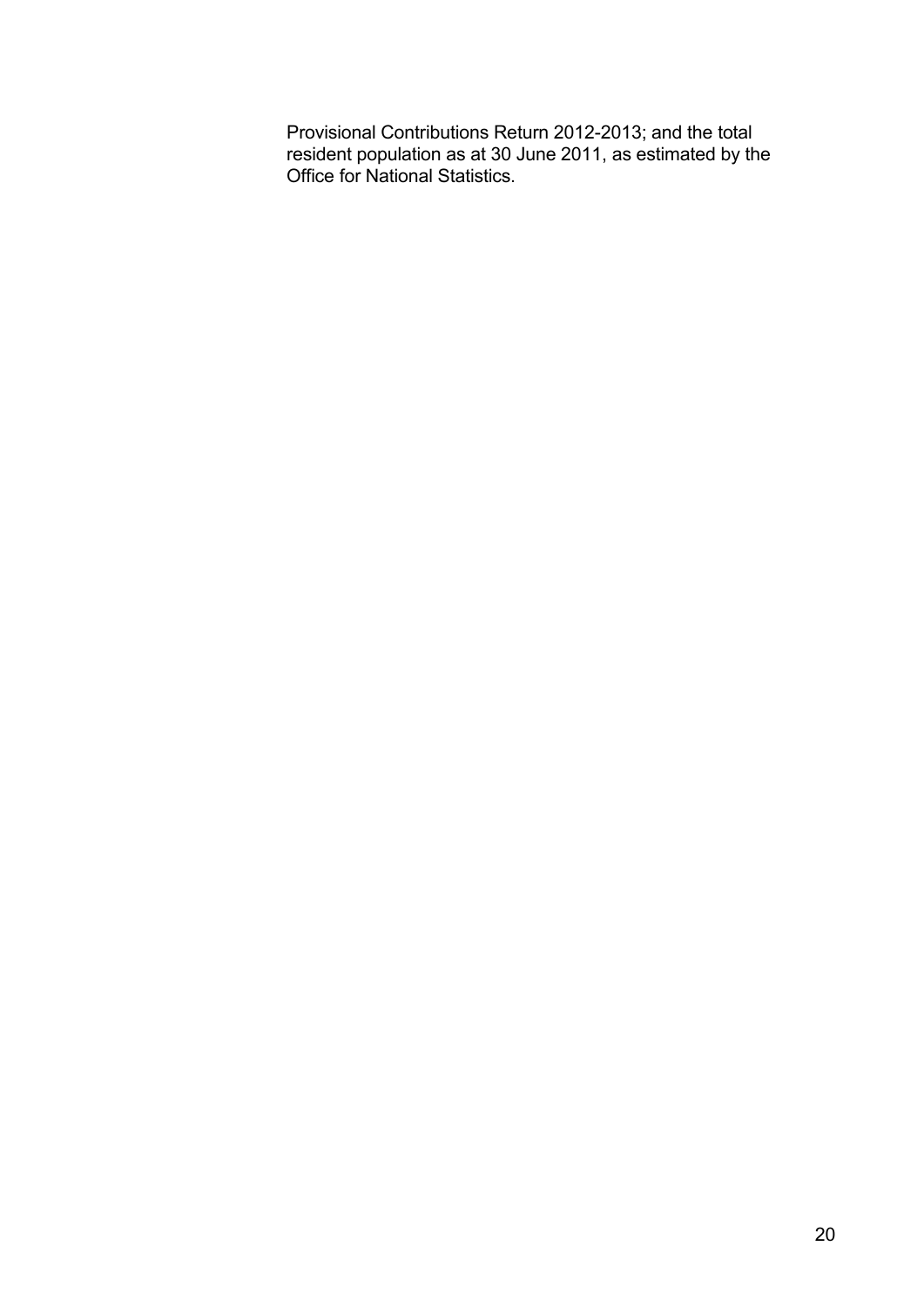## Appendix C Scaling factor

The scaling factor used in paragraph 6 (e) of Appendix A of this report is:

1.000009572949550